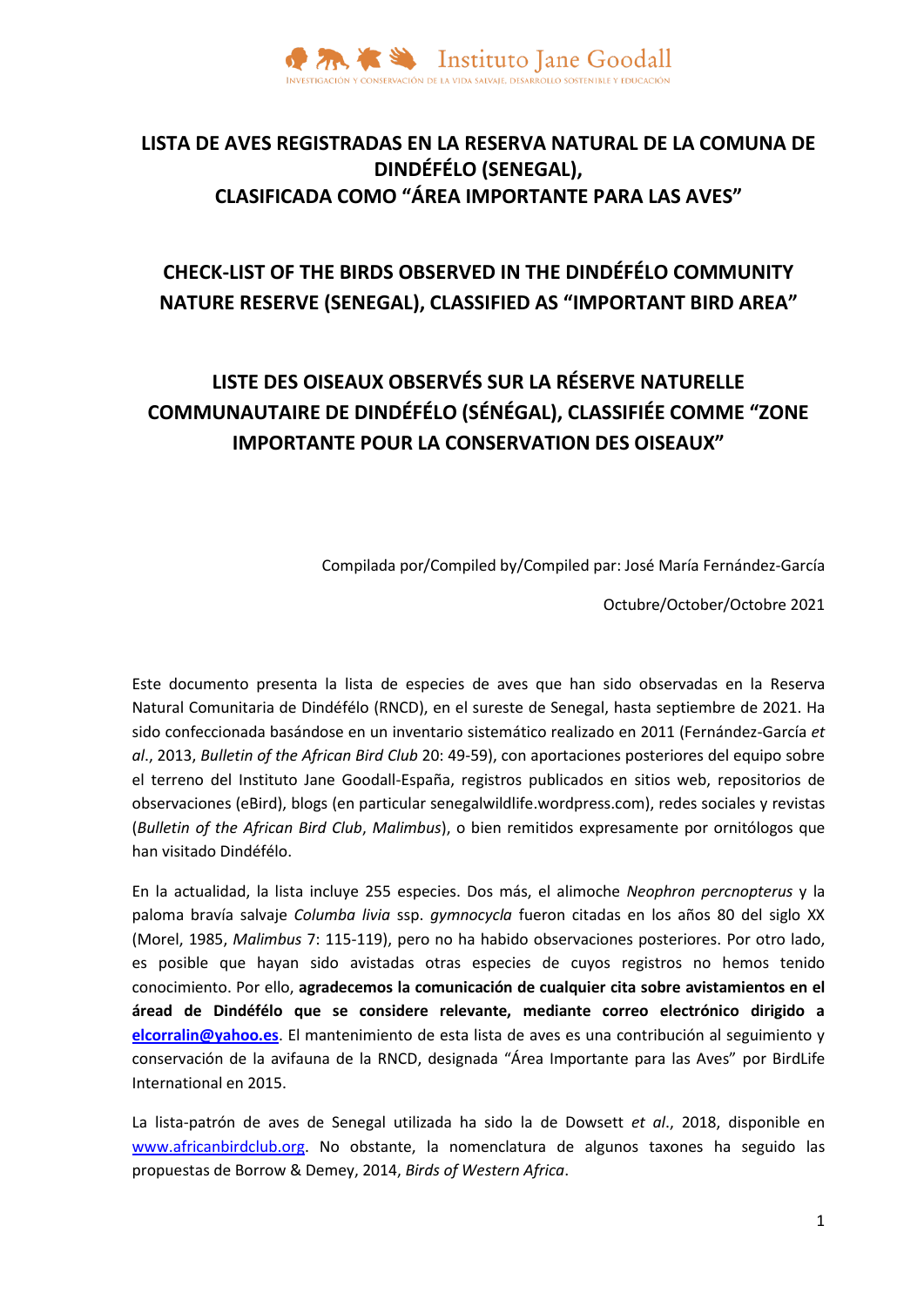

#### **ENGLISH**

This document presents the list of bird species that have been observed in the Dindéfélo Community Nature Reserve in southeast Senegal, until September 2021. It is based on a systematic inventory carried out in 2011 (Fernández-García *et al*., 2013, *Bulletin of the African Bird Club* 20: 49- 59), with later contributions by the Jane Goodall Institute-Spain field team, records published by websites, online checklist programs (eBird), blogs (senegalwildlife.wordpress.com in particular), social networks, journals (*Bulletin of the African Bird Club*, *Malimbus*) or communicated by ornithologists who have visited Dindéfélo.

Currently, the list includes 255 species. Two more, the Egyptian Vulture *Neophron percnopterus* and the Rock Dove *Columba livia* ssp. *gymnocycla* were recorded in the 1980's (Morel, 1985, *Malimbus* 7: 117-119), but we are not aware of later sightings. However, several other species may have been recorded, but we are not aware of such observations. For this reason, **we are very grateful to be informed about any bird record in the Dindéfélo area considered relevant, by emailing us to [elcorralin@yahoo.es](mailto:elcorralin@yahoo.es)**. The continuous updating of this list is a contribution to the monitoring and conservation of the birds of the Reserve of Dindefelo, classified as "Important Bird Area" by BirdLife International in 2015.

The check-list of birds of Senegal used has been Dowsett *et al*., 2018, downloadable from [www.africanbirdclub.org.](http://www.africanbirdclub.org/) However, the nomenclature of some taxa has followed Borrow & Demey, 2014, *Birds of Western Africa*.

#### **FRANÇAIS**

Ce document présente la liste des espèces d'oiseaux, qui ont été observés dans la Réserve Naturelle Communautaire de Dindéfélo (RNCD) dans le sud-est du Sénégal, jusqu'en Septembre 2021. Il est basé sur un inventaire systématique, effectué en 2011 (Fernández-García *et al*., 2013, *Bulletin of the African Bird Club* 20: 49-59), sur des contributions ultérieures de l'équipe de terrain de Jane Goodall Institute, et des archives publiées via des sites Internet, des programmes participatifs en ligne (eBird), des blogs (senegalwildlife.wordpress.com en particulier), des journaux (*Bulletin of the African Bird Club*, *Malimbus*), ou communiqués par des ornithologistes, ayant visité Dindéfélo.

Actuellement, la liste inclut 255 espèces. Deux supplémentaires, le percnoptère d'Egypte *Neophron percnopterus* et le pigeon Biset *Columba livia* ssp. *gymnocycla* ont été enregistrées dans les années 1980 (Morel, 1985, *Malimbus* 7: 117-119), mais nous n'avons pas eu connaissance d'observations ultérieures. Néanmoins, d'autres espèces pourraient avoir été observées, mais nous ne sommes pas informés de telles observations. Pour cette raison, **nous sommes reconnaissants d'être informés de toute observation d'oiseaux à Dindéfélo, considérée comme pertinente, en nous envoyant un email à [elcorralin@yahoo.es](mailto:elcorralin@yahoo.es)**. La mise à jour de cette liste de façon continue, est une contribution au suivi et à la conservation des oiseaux de la Réserve de Dindéfélo, classifiée comme une "Zone Importante pour les Oiseaux", par BirdLife International en 2015.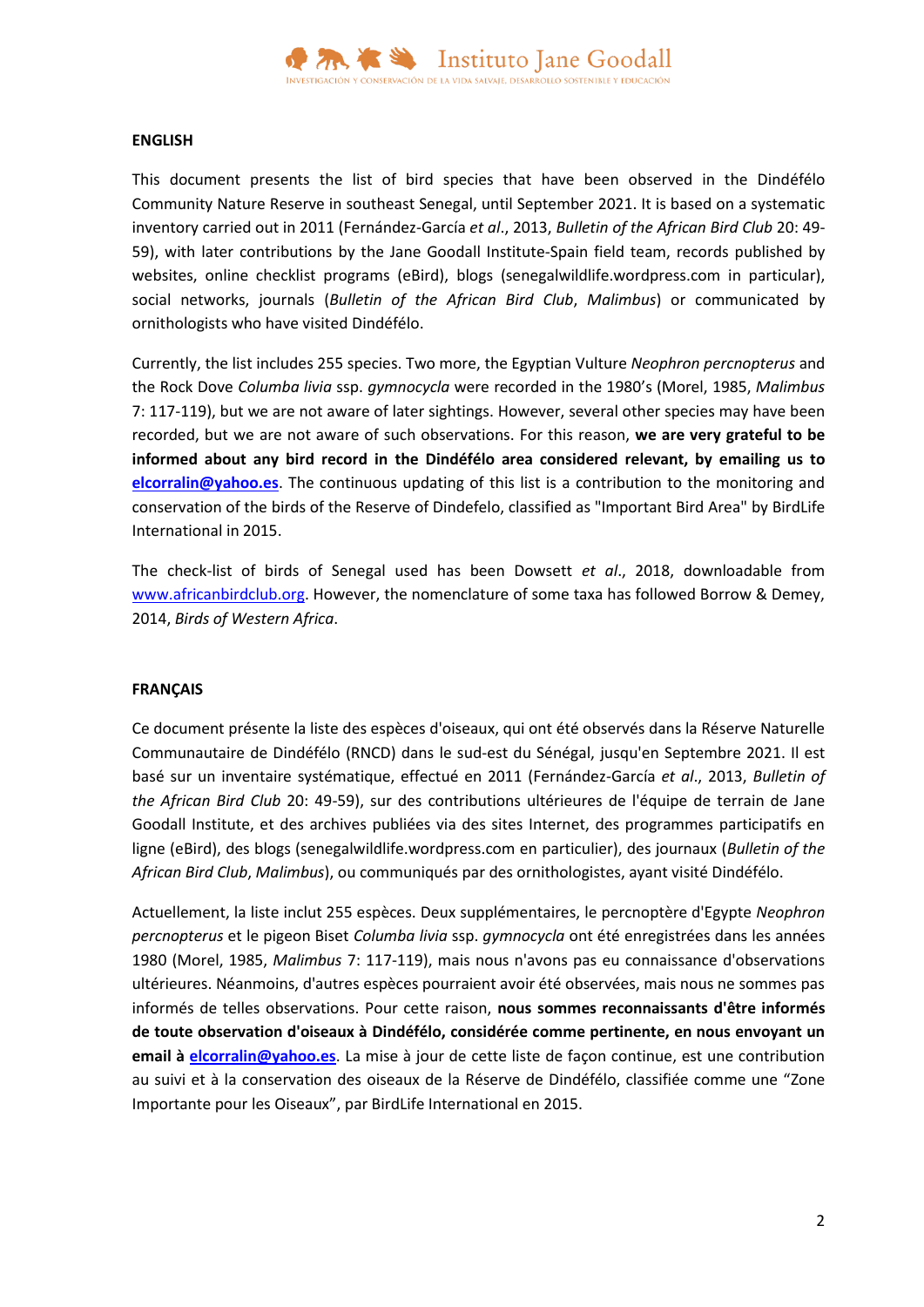

La liste des oiseaux du Sénégal utilisée est Dowsett *et al*., 2018, téléchargeable sur [www.africanbirdclub.org.](http://www.africanbirdclub.org/) Néanmoins, la nomenclature de certains taxa a suivi Borrow & Demey, 2014, *Birds of Western Africa*.



*Tríptico divulgativo sobre la avifauna de la Reserva Natural Comunitaria de Dindéfélo. Brochure about the birds of the Dindéfélo Community Nature Reserve. Brochure sur les oiseaux de la Reserve Naturelle Communautaire de Dindéfélo.*



*Lavandera clara* Motacilla clara*, especie nueva para Senegal observada en Dindéfélo, marzo de 2015. Foto L. Pacheco. Mountain Wagtail* Motacilla clara*, new for Senegal and recorded in Dindéfélo. March 2015. Photo by L. Pacheco. Bergeronnette à longue queue* Motacilla clara*, espèce nouvelle pour le Sénégal, observée à Dindéfélo. Mars 2015. Photo L. Pacheco.*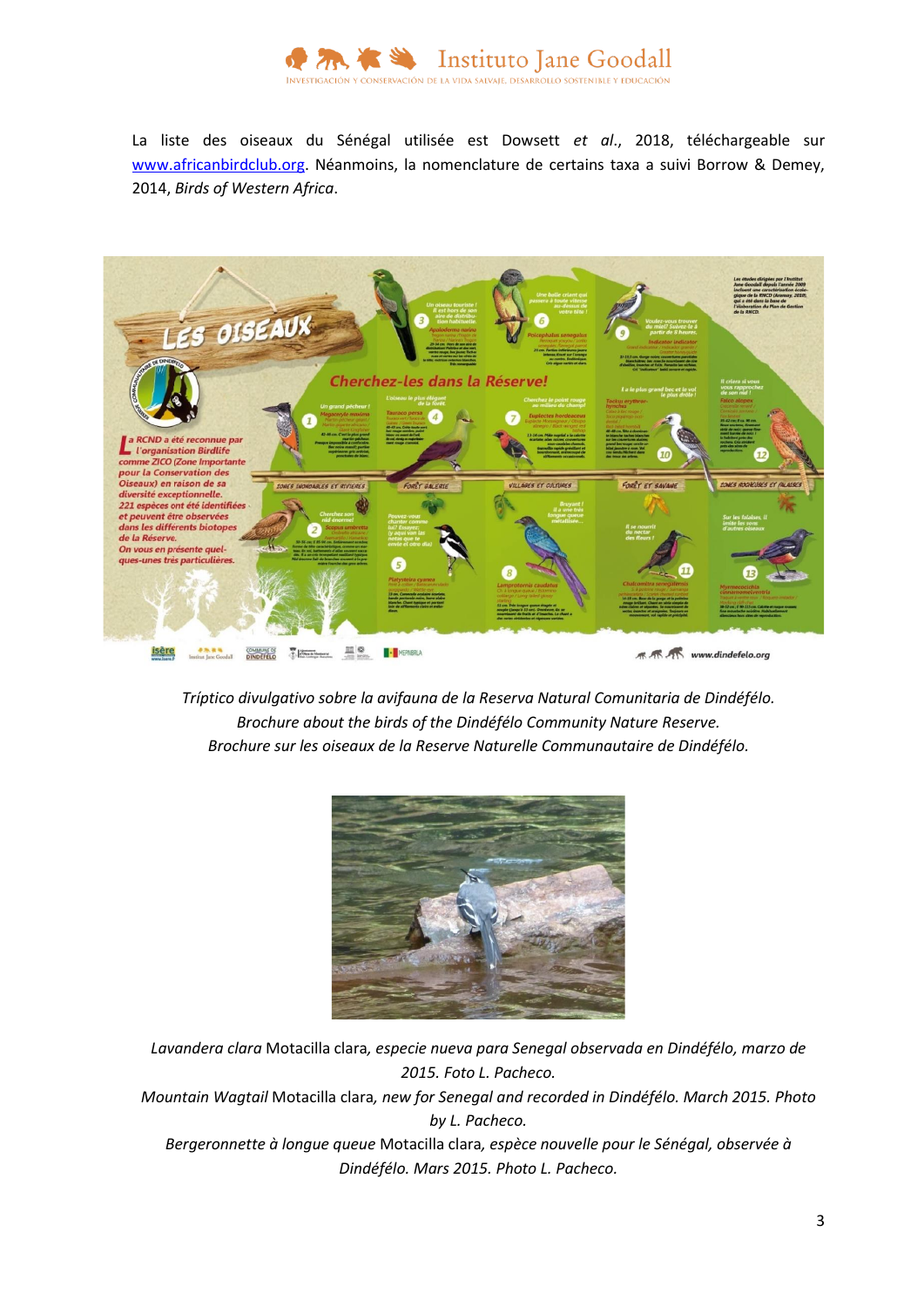

| <b>CIENTÍFICO</b>        | <b>INGLÉS</b>      | <b>ESPAÑOL</b> | <b>FRANCÉS</b>        | <b>PULAAR</b> | <b>FULANI</b>  |
|--------------------------|--------------------|----------------|-----------------------|---------------|----------------|
| <b>GALLIFORMES:</b>      |                    |                |                       |               |                |
| <b>Numididae</b>         |                    |                |                       |               |                |
| Numida meleagris         | Helmeted           | Pintada        | Pintade de            |               | Jaungal        |
|                          | Guineafowl         | común          | Numidie               |               |                |
| <b>GALLIFORMES:</b>      |                    |                |                       |               |                |
| Odontophoridae           |                    |                |                       |               |                |
| Ptilopachus petrosus     | Stone              | Gallinita      | Poulette de           | Gertepetew    | Gertoduyiel    |
|                          | Partridge          | roquera        | roches                | oi            |                |
|                          |                    |                |                       |               | Gertogalka     |
|                          |                    |                |                       |               | dji            |
| <b>GALLIFORMES:</b>      |                    |                |                       |               |                |
| Phasianidae              |                    |                |                       |               |                |
| Pternistis bicalcaratus  | Double-            | Francolín      | Francolin à           | Gelal         | Gerlal,        |
|                          | spurred            | biespolado     | double                |               | Gerral         |
|                          | Francolin          |                | éperon                |               |                |
| <b>CICONIIFORMES:</b>    |                    |                |                       |               |                |
| Ciconiidae               |                    |                |                       |               |                |
| Ciconia nigra            | <b>Black Stork</b> | Cigüeña negra  | Cigogne               |               |                |
|                          |                    |                | noire                 |               |                |
| Ciconia abdimii          | Abdim's            | Cigüeña de     | Cigogne               |               |                |
|                          | Stork              | Abdim          | d'Abdim               |               |                |
| <b>PELECANIFORMES:</b>   |                    |                |                       |               |                |
| <b>Threskiornithidae</b> |                    |                |                       |               |                |
| Bostrychia hagedash      | Hadada Ibis        | Ibis hadada    | Ibis                  |               | Gangawal       |
|                          |                    |                | hagedash              |               |                |
| <b>PELECANIFORMES:</b>   |                    |                |                       |               |                |
| Ardeidae                 |                    |                |                       |               |                |
| <b>Butorides striata</b> | Striated           | Garcita        | Héron strié           |               |                |
|                          | Heron              | verdosa        |                       |               |                |
| <b>Bubulcus ibis</b>     | Western            | Garcilla       | Gardeboeuf            |               | Nyalel         |
|                          | Cattle Egret       | bueyera        | d'Afrique             |               |                |
| Ardea purpurea           | Purple             | Garza imperial | Héron                 |               |                |
|                          | Heron              |                | pourpré               |               |                |
| Egretta intermedia       | Intermediat        | Garceta        | Héron<br>intermédiair |               |                |
|                          | e Egret            | intermedia     |                       |               |                |
|                          |                    | Garceta        | e                     | Yaenbodi      | Chodal         |
| Egretta garzetta         | Little Egret       | común          | Aigrette              |               |                |
|                          |                    |                | garzette              |               | mayo,<br>Shahu |
| PELECANIFORMES:          |                    |                |                       |               |                |
| Scopidae                 |                    |                |                       |               |                |
| Scopus umbretta          | Hamerkop           | Avemartillo    | Ombrette              | Nyuwal        |                |
|                          |                    |                | africaine             |               |                |
| <b>SULIFORMES:</b>       |                    |                |                       |               |                |
| Phalacrocoracidae        |                    |                |                       |               |                |
| Microcarbo africanus     | Reed               | Cormorán       | Cormoran              |               | Mutamutal      |
|                          | Cormorant          | africano       | africain              |               | al             |
| <b>ACCIPITRIFORMES:</b>  |                    |                |                       |               |                |
| Accipitridae             |                    |                |                       |               |                |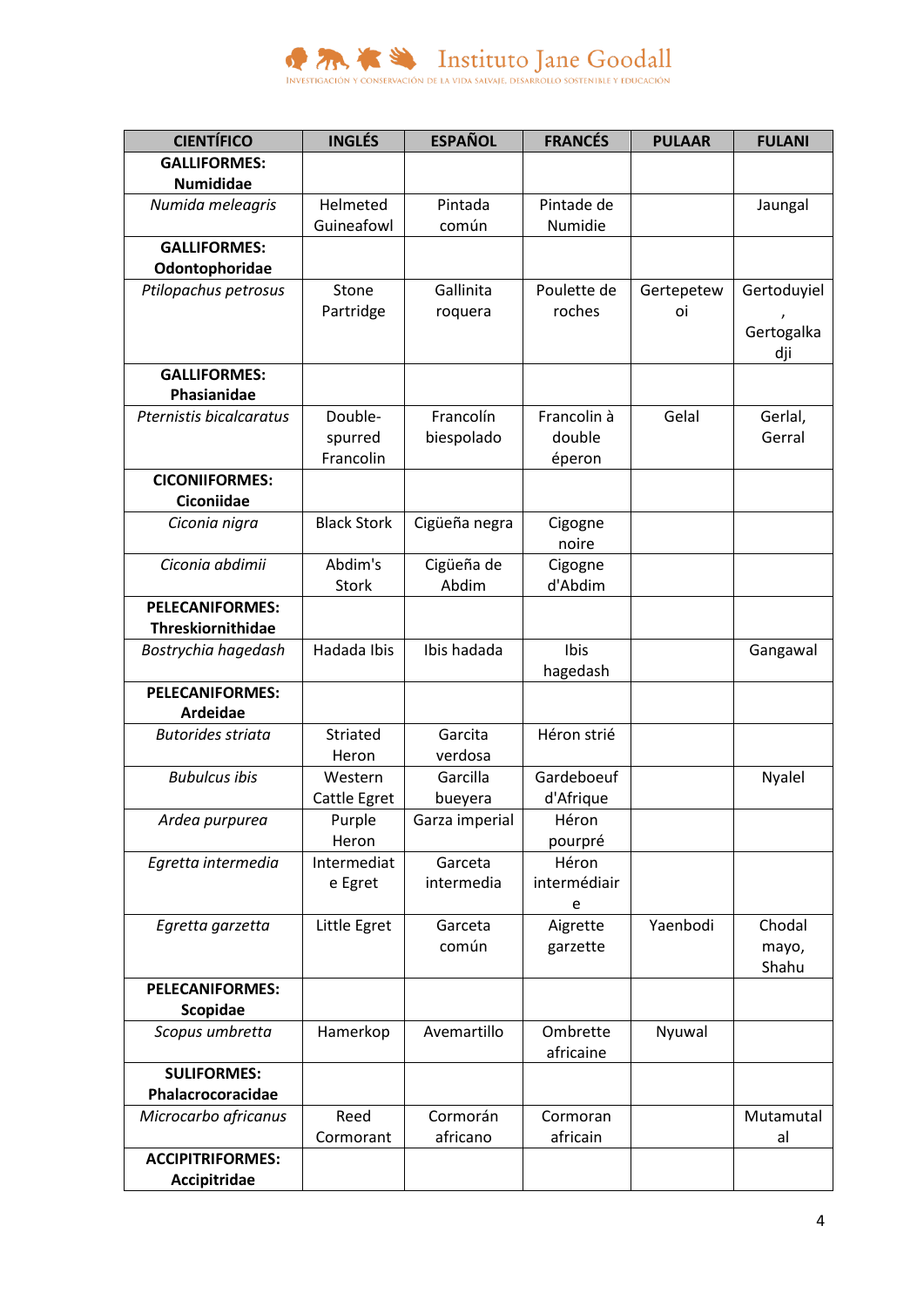

| <b>CIENTÍFICO</b>     | <b>INGLÉS</b>   | <b>ESPAÑOL</b>   | <b>FRANCÉS</b>      | <b>PULAAR</b> | <b>FULANI</b> |
|-----------------------|-----------------|------------------|---------------------|---------------|---------------|
| Aviceda cuculoides    | African         | Baza africano    | Baza coucou         |               |               |
|                       | Cuckoo-         |                  |                     |               |               |
|                       | Hawk            |                  |                     |               |               |
| Milvus aegyptius      | Yellow-         |                  | Milan               |               | Chilal        |
|                       | billed Kite     |                  | d'Afrique           |               |               |
| Circus aeruginosus    | Western         | Aguilucho        | <b>Busard des</b>   |               |               |
|                       | Marsh           | lagunero         | roseaux             |               |               |
|                       | Harrier         | occidental       |                     |               |               |
| Haliaeetus vocifer    | African Fish    | Pigargo          | Pygargue            |               |               |
|                       | Eagle           | vocinglero       | vocifer             |               |               |
| Gypohierax angolensis | Palm-nut        | <b>Buitre</b>    | Palmiste            |               |               |
|                       | Vulture         | palmero          | africain            |               |               |
| Necrosyrtes monachus  | Hooded          | Alimoche         | Vautour             | Djigawal      | Jigawal,      |
|                       | Vulture         | sombrío          | charognard          |               | Gabure        |
| Gyps africanus        | White-          | <b>Buitre</b>    | Vautour             |               |               |
|                       | backed          | dorsiblanco      | africain            |               |               |
|                       | Vulture         | africano         |                     |               |               |
| Gyps rueppelli        | Rüppell's       | <b>Buitre</b> de | Vautour de          |               |               |
|                       | Vulture         | Rüppell          | Rüppell             |               |               |
| Torgos tracheliotus   | Lappet-         | Buitre orejudo   | Vautour             |               |               |
|                       | faced           |                  | oricou              |               |               |
|                       | Vulture         |                  |                     |               |               |
| Circaetus beaudouini  | Beaudouin's     | Culebrera        | Circaète de         |               |               |
|                       | Snake Eagle     | sudanesa         | Beaudouin           |               |               |
| Circaetus cinereus    | <b>Brown</b>    | Culebrera        | Circaète            |               |               |
|                       | Snake Eagle     | sombría          | brun                |               |               |
| Circaetus cinerascens | Western         | Culebrera        | Circaète            |               |               |
|                       | <b>Banded</b>   | coliblanca       | cendré              |               |               |
|                       | Snake Eagle     |                  |                     |               |               |
| Terathopius ecaudatus | <b>Bateleur</b> | Águila           | <b>Bateleur des</b> |               |               |
|                       |                 | volatinera       | savanes             |               |               |
| Polyboroides typus    | African         | Aguilucho-       | Gymnogène           |               |               |
|                       | Harrier-        | caricalvo        | d'Afrique           |               |               |
|                       | Hawk            | común            |                     |               |               |
| Melierax metabates    | <b>Dark</b>     | Azor-            | Autour              |               |               |
|                       | Chanting        | lagartijero      | sombre              |               |               |
|                       | Goshawk         | oscuro           |                     |               |               |
| Micronisus gabar      | Gabar           | Gavilán Gabar    | Autour              |               | Mafire,       |
|                       | Goshawk         |                  | gabar               |               | Silde         |
| Accipiter toussenelii | Red-            | Azor de          | Autour de           |               |               |
|                       | chested         | Toussenel        | Toussenel           |               |               |
|                       | Goshawk         |                  |                     |               |               |
| Accipiter badius      | Shikra          | Gavilán chikra   | Épervier            |               |               |
|                       |                 |                  | shikra              |               |               |
| Accipiter erythropus  | Red-thighed     | Gavilancito      | Épervier de         |               |               |
|                       | Sparrowha       | muslirrojo       | Hartlaub            |               |               |
|                       | wk              |                  |                     |               |               |
| Kaupifalco            | Lizard          | <b>Busardo</b>   | Autour              |               |               |
| monogrammicus         | <b>Buzzard</b>  | gavilán          | unibande            |               |               |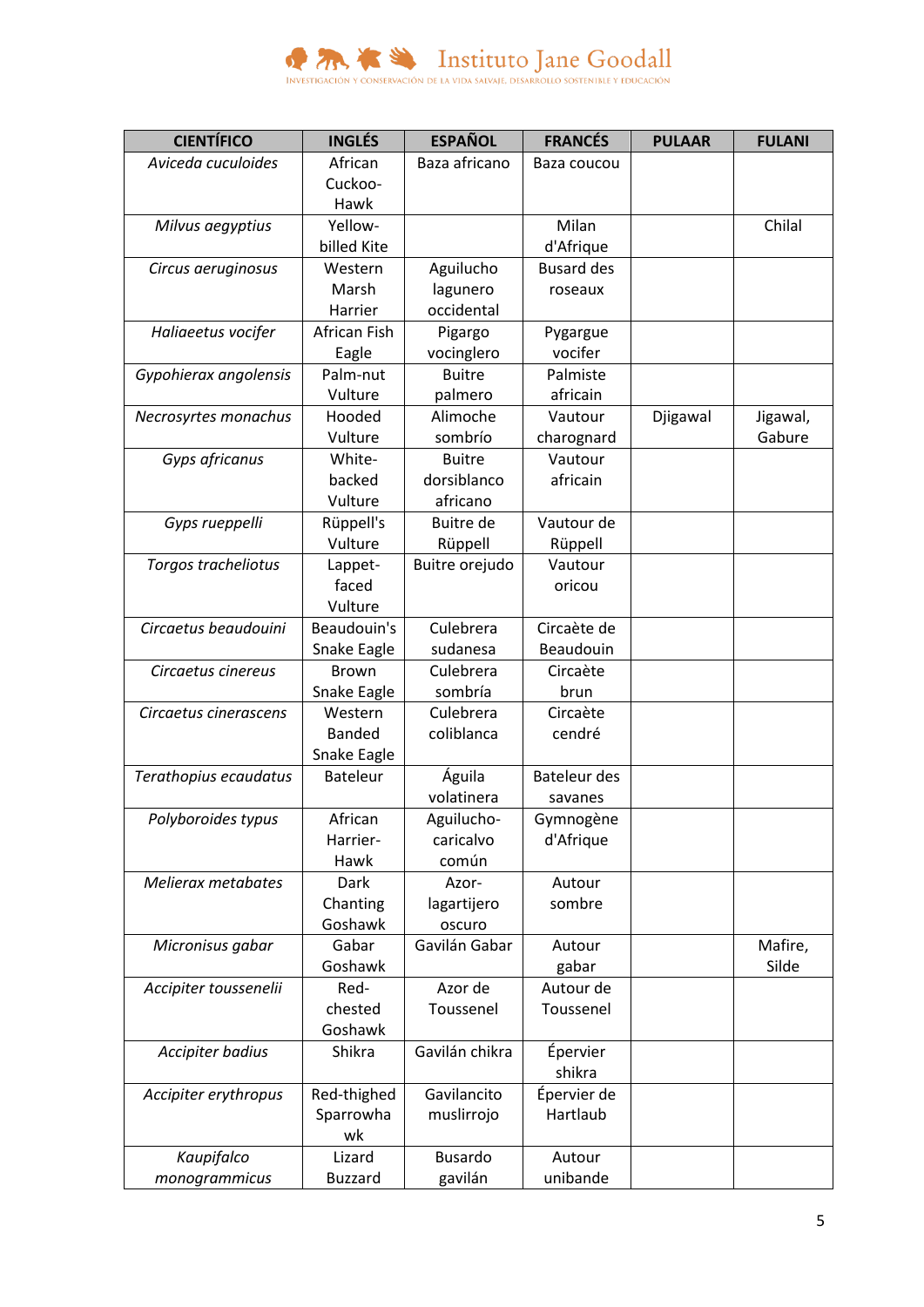

| <b>CIENTÍFICO</b>                            | <b>INGLÉS</b>      | <b>ESPAÑOL</b> | <b>FRANCÉS</b>    | <b>PULAAR</b> | <b>FULANI</b> |
|----------------------------------------------|--------------------|----------------|-------------------|---------------|---------------|
| <b>Butastur rufipennis</b>                   | Grasshoppe         | <b>Busardo</b> | <b>Busautour</b>  |               |               |
|                                              | r Buzzard          | langostero     | des               |               |               |
|                                              |                    |                | sauterelles       |               |               |
| <b>Buteo auguralis</b>                       | Red-necked         | <b>Busardo</b> | <b>Buse</b>       |               |               |
|                                              | <b>Buzzard</b>     | cuellirrojo    | d'Afrique         |               |               |
| Hieraaetus wahlbergi                         | Wahlberg's         | Águila de      | Aigle de          |               |               |
|                                              | Eagle              | Wahlberg       | Wahlberg          |               |               |
| Aquila rapax                                 | Tawny              | Águila rapaz   | Aigle             |               | Gopere,       |
|                                              | Eagle              |                | ravisseur         |               | <b>Dukure</b> |
| Aquila spilogaster                           | African            | Águila-azor    | Aigle fascié      | Dutal         |               |
|                                              | Hawk-Eagle         | africana       |                   |               |               |
| Stephanoaetus                                | Crowned            | Águila         | Aigle             |               |               |
| coronatus                                    | Eagle              | coronada       | coronné           |               |               |
| Polemaetus bellicosus                        | Martial            | Águila marcial | Aigle martial     |               |               |
|                                              | Eagle              |                |                   |               |               |
| Lophaetus occipitalis                        | Long-              | Águila         | Aigle             |               |               |
|                                              | crested            | crestilarga    | huppard           |               |               |
|                                              | Eagle              |                |                   |               |               |
| <b>FALCONIFORMES:</b>                        |                    |                |                   |               |               |
| <b>Falconidae</b>                            |                    |                |                   |               |               |
| <b>Falco tinnunculus</b>                     | Common             | Cernícalo      | Faucon            |               |               |
|                                              | Kestrel            | vulgar         | crécerelle        |               |               |
| Falco alopex                                 | Fox Kestrel        | Cernícalo      | Crécerelle        |               |               |
|                                              |                    | zorruno        | renard            |               |               |
| Falco ardosiaceus                            | Grey Kestrel       | Cernícalo      | Faucon            |               |               |
|                                              |                    | pizarroso      | ardoisé           |               |               |
| <b>Falco biarmicus</b>                       | Lanner             | Halcón borní   | Faucon            |               |               |
|                                              | Falcon             |                | lanier            |               |               |
| <b>CHARADRIIFORMES:</b>                      |                    |                |                   |               |               |
| <b>Turnicidae</b>                            | Common             | Torillo        | <b>Turnix</b>     |               |               |
| Turnix sylvaticus                            |                    |                |                   |               |               |
|                                              | <b>Buttonquail</b> | andaluz        | d'Andalousie      |               |               |
| <b>CHARADRIIFORMES:</b><br><b>Burhinidae</b> |                    |                |                   |               |               |
| <b>Burhinus senegalensis</b>                 | Senegal            | Alcaraván      | Oedicnème         |               |               |
|                                              | Thick-knee         | senegalés      | du Sénégal        |               |               |
| <b>Burhinus capensis</b>                     | Spotted            | Alcaraván de   | Oedicnème tachard |               |               |
|                                              | Thick-knee         | El Cabo        |                   |               |               |
| <b>CHARADRIIFORMES:</b>                      |                    |                |                   |               |               |
| Charadriidae                                 |                    |                |                   |               |               |
| Vanellus spinosus                            | Spur-              | Avefría        | Vanneau à         |               |               |
|                                              | winged             | espinosa       | éperons           |               |               |
|                                              | Lapwing            |                |                   |               |               |
| Vanellus albiceps                            | White-             | Avefría        | Vanneau à         |               |               |
|                                              | crowned            | coroniblanca   | tête blanche      |               |               |
|                                              | Lapwing            |                |                   |               |               |
| Vanellus senegallus                          | African            | Avefría        | Vanneau du        |               |               |
|                                              | Wattled            | senegalesa     | Sénégal           |               |               |
|                                              | Lapwing            |                |                   |               |               |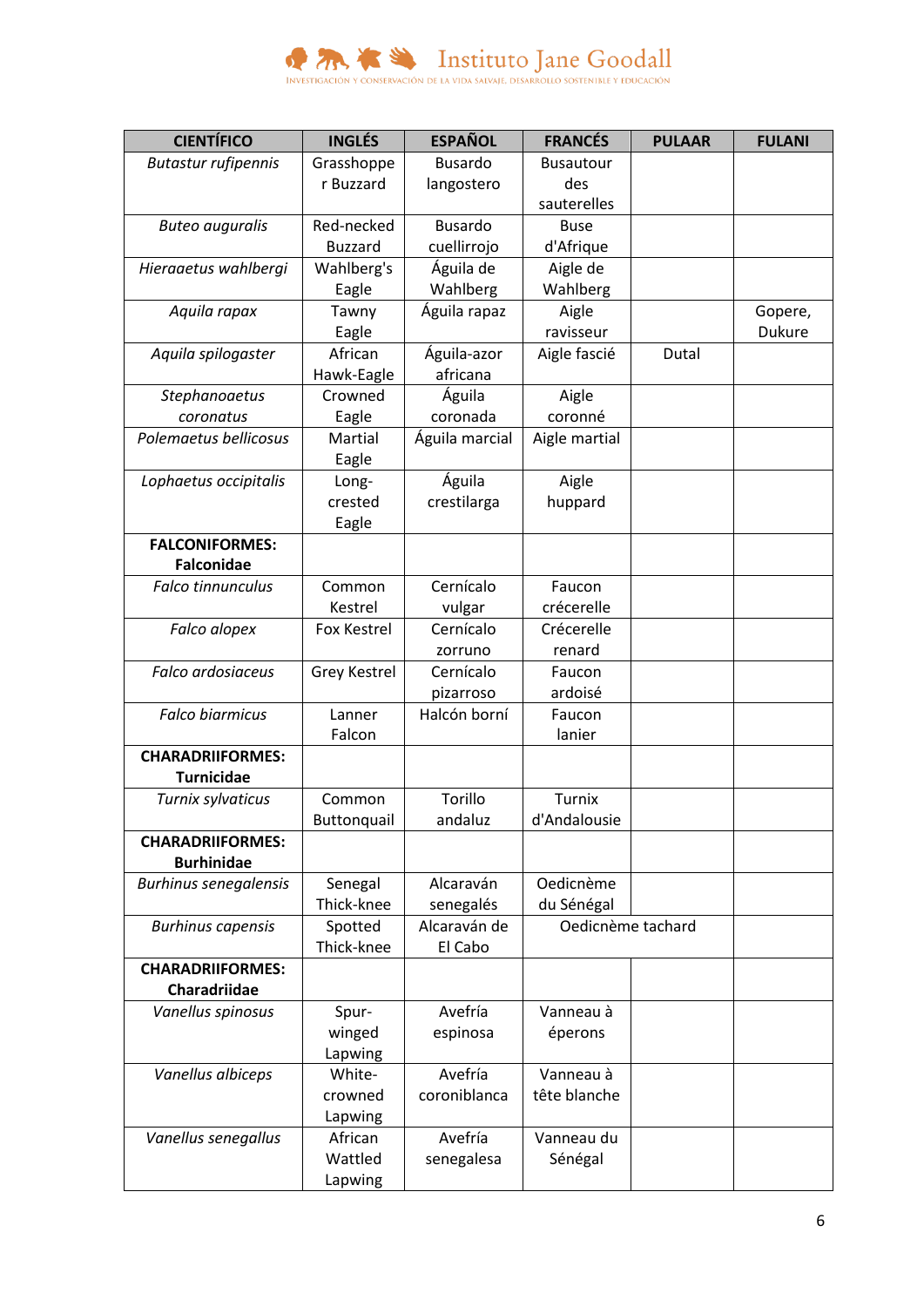

| <b>CIENTÍFICO</b>       | <b>INGLÉS</b>       | <b>ESPAÑOL</b> | <b>FRANCÉS</b> | <b>PULAAR</b> | <b>FULANI</b> |
|-------------------------|---------------------|----------------|----------------|---------------|---------------|
| Charadrius forbesi      | Forbes'             | Chorlitejo de  | Pluvier de     |               |               |
|                         | Plover              | Forbes         | Forbes         |               |               |
| <b>CHARADRIIFORMES:</b> |                     |                |                |               |               |
| Jacanidae               |                     |                |                |               |               |
| Actophilornis africanus | African             | Jacana         | Jacana à       |               | Bodeyel       |
|                         | Jacana              | africana       | poitrine       |               |               |
|                         |                     |                | dorée          |               |               |
| <b>CHARADRIIFORMES:</b> |                     |                |                |               |               |
| Scolopacidae            |                     |                |                |               |               |
| Actitis hypoleucos      | Common              | Andarríos      | Chevalier      |               |               |
|                         | Sandpiper           | chico          | guignette      |               |               |
| <b>PTEROCLIFORMES:</b>  |                     |                |                |               |               |
| Pteroclidae             |                     |                |                |               |               |
| Pterocles quadricinctus | Four-               | Ganga          | Ganga          |               |               |
|                         | banded              | cuadricinta    | quadribande    |               |               |
|                         | Sandgrouse          |                |                |               |               |
| <b>COLUMBIFORMES:</b>   |                     |                |                |               |               |
| Columbidae              |                     |                |                |               |               |
| Columba livia           | Common              | Paloma bravía  | Pigeon biset   |               |               |
|                         | Pigeon              | o doméstica    |                |               |               |
| Columba guinea          | Speckled            | Paloma de      | Pigeon         |               | Ugamru        |
|                         | Pigeon              | Guinea         | roussard       |               |               |
| Streptopelia            | Adamawa             | Tórtola del    | Tourterelle    |               |               |
| hypopyrrha              | <b>Turtle Dove</b>  | Camerún        | d'Adamaoua     |               |               |
| Streptopelia            | Red-eyed            | Tórtola        | Tourterelle à  |               |               |
| semitorquata            | Dove                | ojirroja       | collier        |               |               |
| Streptopelia vinacea    | Vinaceous           | Tórtola vinosa | Tourterelle    | Legetereru    | Pola,         |
|                         | Dove                |                | vineuse        |               | Dokolwa       |
| Spilopelia senegalensis | Laughing            | Tórtola        | Tourterelle    | Legetereru    |               |
|                         | Dove                | senegalesa     | maillée        |               |               |
| Turtur abyssinicus      | <b>Black-billed</b> | Palomita       | Tourtelette    |               |               |
|                         | <b>Wood Dove</b>    | saheliana      | d'Abyssinie    |               |               |
| Turtur afer             | Blue-               | Palomita       | Tourtelette    |               |               |
|                         | spotted             | aliazul        | améthystine    |               |               |
|                         | <b>Wood Dove</b>    |                |                |               |               |
| Oena capensis           | Namaqua             | Tortolita      | Tourtelette    |               | Buhez,        |
|                         | Dove                | rabilarga      | masquée        |               | Wilisi        |
| Treron waalia           | Bruce's             | Vinago waalia  | Colombar       |               | Pola, Ibbe    |
|                         | Green               |                | waalia         |               |               |
|                         | Pigeon              |                |                |               |               |
| Treron calvus           | African             | Vinago         | Colombar à     |               |               |
|                         | Green               | africano       | front nu       |               |               |
|                         | Pigeon              |                |                |               |               |
| <b>PSITTACIFORMES:</b>  |                     |                |                |               |               |
| <b>Psittacidae</b>      |                     |                |                |               |               |
| Psittacula krameri      | Rose-ringed         | Cotorra de     | Perruche à     |               | Koriru        |
|                         | Parakeet            | Kramer         | collier        |               |               |
| Poicephalus senegalus   | Senegal             | Lorito         | Perroquet      | Kaleru        | Koriru,       |
|                         | Parrot              | senegalés      | youyou         |               | Weliru        |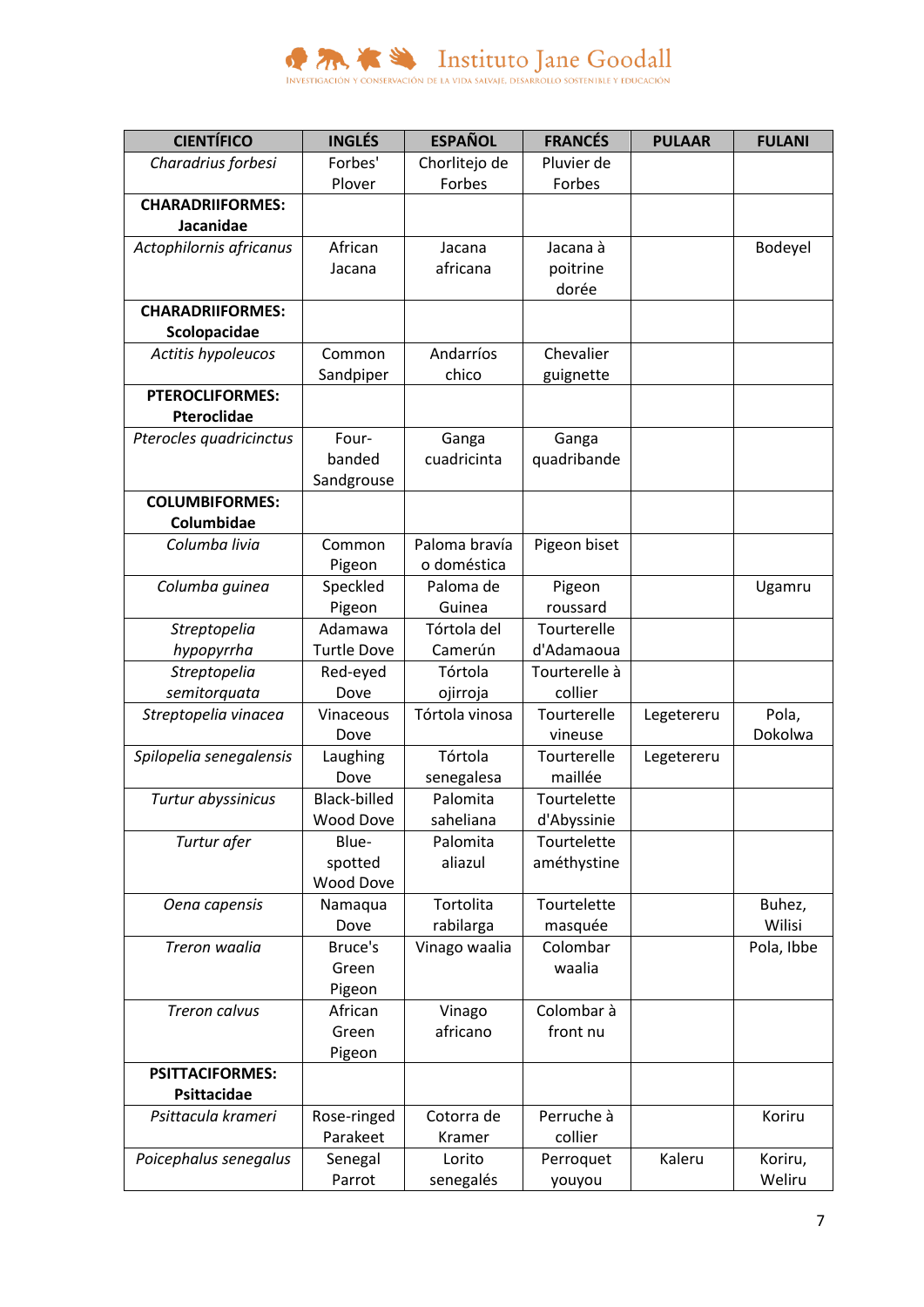

| <b>CIENTÍFICO</b>        | <b>INGLÉS</b> | <b>ESPAÑOL</b>  | <b>FRANCÉS</b> | <b>PULAAR</b> | <b>FULANI</b>       |
|--------------------------|---------------|-----------------|----------------|---------------|---------------------|
| <b>MUSOPHAGIFORMES:</b>  |               |                 |                |               |                     |
| Musophagidae             |               |                 |                |               |                     |
| Tauraco persa            | Guinea        | Turaco de       | Touraco vert   |               |                     |
|                          | Turaco        | Guinea          |                |               |                     |
| Musophaga violacea       | Violet        | Turaco          | Touraco        |               |                     |
|                          | Turaco        | violáceo        | violet         |               |                     |
| Crinifer piscator        | Western       | Turaco gris     | Touraco gris   |               |                     |
|                          | Plantain-     | occidental      |                |               |                     |
|                          | eater         |                 |                |               |                     |
| <b>CUCULIFORMES:</b>     |               |                 |                |               |                     |
| <b>Cuculidae</b>         |               |                 |                |               |                     |
| Centropus senegalensis   | Senegal       | Cucal           | Coucal du      | Tambadufar    | Mabanyeru           |
|                          | Coucal        | senegalés       | Sénégal        | 0             |                     |
| Clamator levaillantii    | Levaillant's  | Críalo listado  | Coucou de      |               |                     |
|                          | Cuckoo        |                 | Levaillant     |               |                     |
| Chrysococcyx klaas       | Klaas's       | Cuclillo de     | Coucou de      |               |                     |
|                          | Cuckoo        | Klaas           | Klaas          |               |                     |
| Chrysococcyx caprius     | Didric        | Cuclillo didric | Coucou         |               |                     |
|                          | Cuckoo        |                 | didric         |               |                     |
| Cuculus gularis          | African       | Cuco            | Coucou         |               |                     |
|                          | Cuckoo        | barbiblanco     | africain       |               |                     |
| <b>STRIGIFORMES:</b>     |               |                 |                |               |                     |
| <b>Strigidae</b>         |               |                 |                |               |                     |
| Otus senegalensis        | African       | Autillo         | Petit-duc      |               |                     |
|                          | Scops Owl     | africano        | africain       |               |                     |
| Ptilopsis leucotis       | Northern      | Autillo         | Petit-duc à    |               |                     |
|                          | White-        | cariblanco      | face blanche   |               |                     |
|                          | faced Owl     | norteño         |                |               |                     |
| <b>Bubo cinerascens</b>  | Greyish       | Búho            | Grand-duc      | <b>Buburu</b> | Dujire,             |
|                          | Eagle-Owl     | ceniciento      | du Sahel       |               | Gojare              |
| Glaucidium perlatum      | Pearl-        | Mochuelo        | Chevêchette    |               |                     |
|                          | spotted       | perlado         | perlée         |               |                     |
| <b>CAPRIMULGIFORMES:</b> | Owlet         |                 |                |               |                     |
| Caprimulgidae            |               |                 |                |               |                     |
| Caprimulgus inornatus    | Plain         | Chotacabras     | Engoulevent    |               |                     |
|                          | Nightjar      | sencillo        | terne          |               | Dappu<br>Dappungal, |
|                          |               |                 |                |               | Dabi                |
|                          |               |                 |                |               | Dabiyel             |
| Caprimulgus tristigma    | Freckled      | Chotacabras     | Engoulevent    |               |                     |
|                          | Nightjar      | pecoso          | pointillé      |               |                     |
| Macrodipteryx            | Standard-     | Chotacabras     | Engoulevent    | Tioloun       |                     |
| longipennis              | winged        | portaestandar   | à balanciers   | fontouro      |                     |
|                          | Nightjar      | te              |                |               |                     |
| <b>APODIFORMES:</b>      |               |                 |                |               |                     |
| Apodidae                 |               |                 |                |               |                     |
| Telacanthura ussheri     | Mottled       | Vencejo de      | Martinet       |               |                     |
|                          | Spinetail     | baobab          | d'Ussher       |               |                     |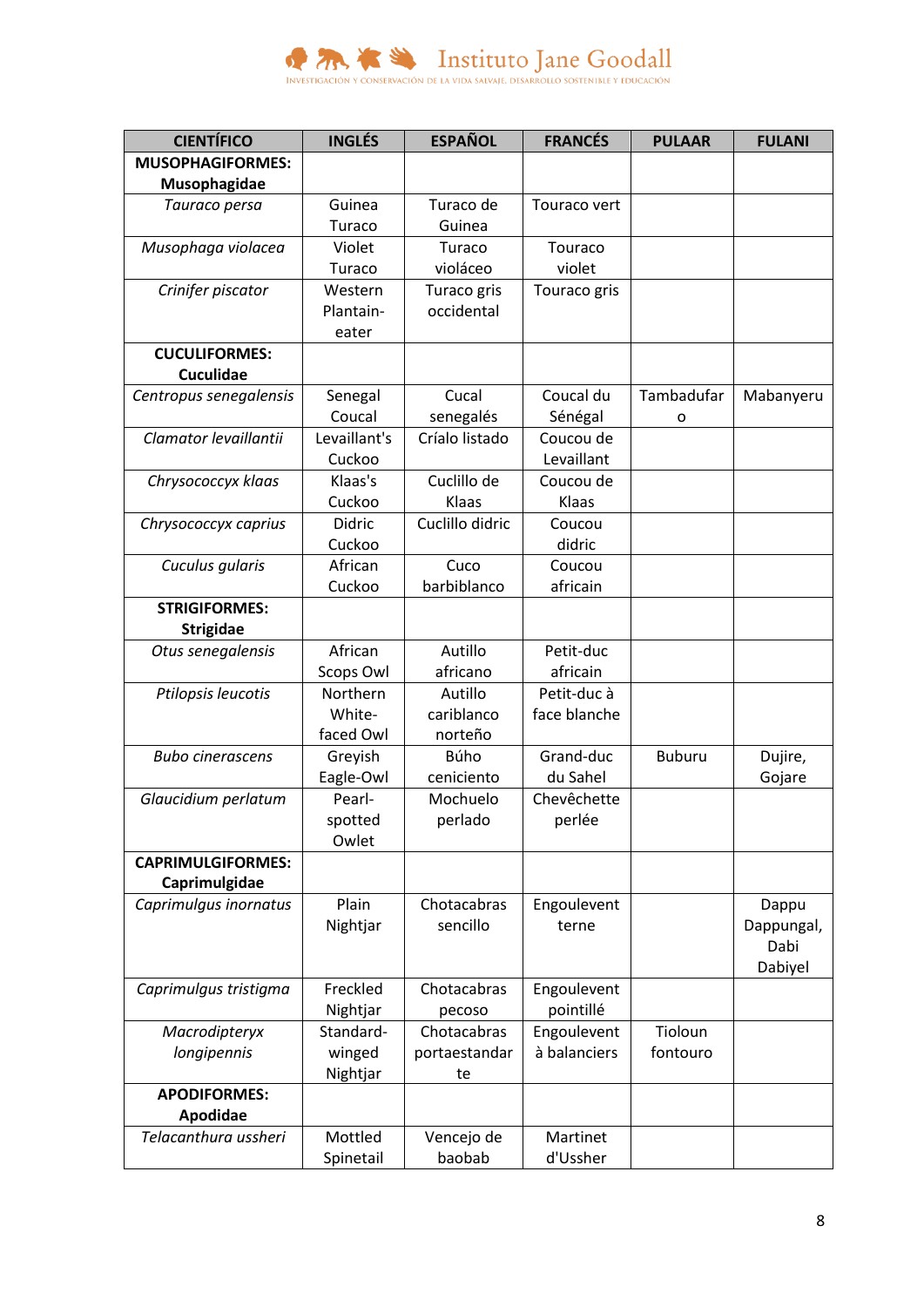

| <b>CIENTÍFICO</b>     | <b>INGLÉS</b>       | <b>ESPAÑOL</b>        | <b>FRANCÉS</b>   | <b>PULAAR</b> | <b>FULANI</b>   |
|-----------------------|---------------------|-----------------------|------------------|---------------|-----------------|
| Cypsiurus parvus      | African             | Vencejo               | Martinet des     |               |                 |
|                       | <b>Palm Swift</b>   | palmero               | palmes           |               |                 |
|                       |                     | africano              |                  |               |                 |
| Apus affinis          | Little Swift        | Vencejo moro          | Martinet des     |               | <b>Barbilel</b> |
|                       |                     |                       | maisons          |               | <b>Balel</b>    |
| <b>TROGONIFORMES:</b> |                     |                       |                  |               |                 |
| <b>Trogonidae</b>     |                     |                       |                  |               |                 |
| Apaloderma narina     | Narina              | Trogón de             | Trogon           |               |                 |
|                       | Trogon              | narina                | Narina           |               |                 |
| <b>CORACIIFORMES:</b> |                     |                       |                  |               |                 |
| <b>Coraciidae</b>     |                     |                       |                  |               |                 |
| Coracias naevius      | Purple              | Carraca               | Rollier varié    |               |                 |
|                       | Roller              | coroniparda           |                  |               |                 |
| Coracias abyssinicus  | Abyssinian          | Carraca               | Rollier          | Laral         | Gadadaru,       |
|                       | Roller              | abisinia              | d'Abyssinie      |               | <b>Bolel el</b> |
|                       |                     |                       |                  |               | Jenna           |
| Coracias cyanogaster  | <b>Blue-bellied</b> | Carraca               | Rollier à        | Laral         |                 |
|                       | Roller              | blanquiazul           | ventre bleu      |               |                 |
| Eurystomus glaucurus  | <b>Broad-billed</b> | Carraca               | Rolle violet     |               |                 |
|                       | Roller              | picogorda             |                  |               |                 |
| <b>CORACIIFORMES:</b> |                     |                       |                  |               |                 |
| <b>Alcedinidae</b>    |                     |                       |                  |               |                 |
| Halcyon leucocephala  | Grey-               | Alción                | Martin-          |               | Motoru          |
|                       | headed              | cabeciblanco          | chasseur à       |               |                 |
|                       | Kingfisher          |                       | tête grise       |               |                 |
| Halcyon chelicuti     | Striped             | Alción                | Martin-          |               |                 |
|                       | Kingfisher          | estriado              | chasseur         |               |                 |
|                       |                     |                       | strié            |               |                 |
| Halcyon malimbica     | Blue-               | Alción                | Martin-          |               |                 |
|                       | breasted            | pechiazul             | chasseur à       |               |                 |
|                       | Kingfisher          |                       | poitrine         |               |                 |
|                       |                     |                       | bleue            |               |                 |
| Halcyon senegalensis  | Woodland            | Alción                | Martin-          |               | Motoru          |
|                       | Kingfisher          | senegalés             | chasseur du      |               |                 |
|                       |                     |                       | Sénégal          |               |                 |
| Ispidina picta        | African             | Martín                | Martin-          |               |                 |
|                       | Pygmy               | pigmeo                | pêcheur          |               |                 |
|                       | Kingfisher          | africano              | pygmée           |               |                 |
| Corythornis cristatus | Malachite           | Martín                | Martin-          |               | Kawuyel         |
|                       | Kingfisher          | pescador              | pêcheur          |               |                 |
|                       |                     | malaquita             | huppé            |               |                 |
| Alcedo quadribrachys  | Shining-            | Martín                | Martin-          |               |                 |
|                       | blue                | pescador<br>brillante | pêcheur          |               |                 |
|                       | Kingfisher<br>Giant | Martín                | azuré<br>Martin- |               |                 |
| Megaceryle maxima     |                     |                       |                  |               |                 |
|                       | Kingfisher          | gigante<br>africano   | pêcheur          |               |                 |
| Ceryle rudis          | Pied                | Martín                | géant<br>Martin- |               |                 |
|                       | Kingfisher          | pescador pío          | pêcheur pie      |               |                 |
|                       |                     |                       |                  |               |                 |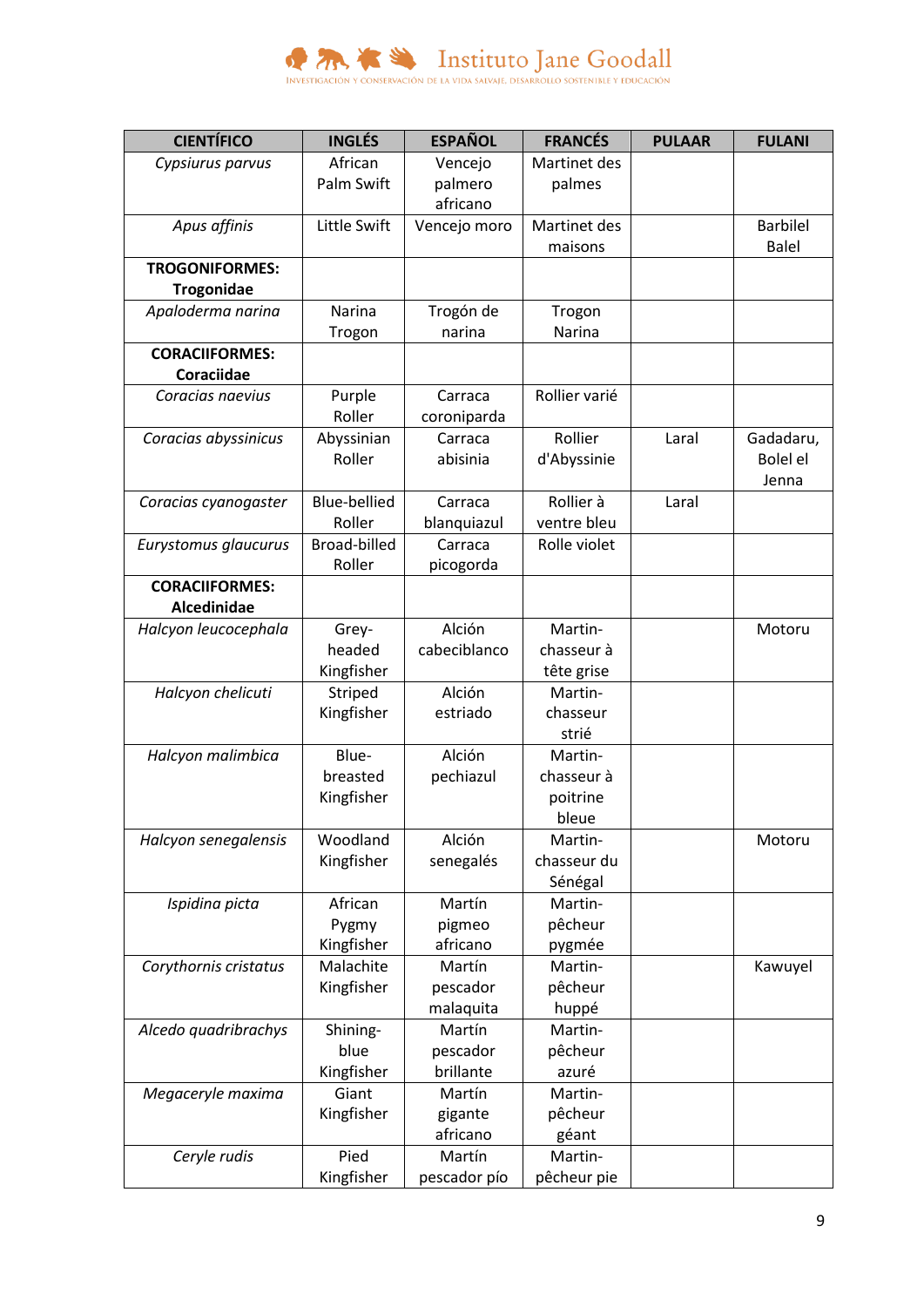

| <b>CIENTÍFICO</b>           | <b>INGLÉS</b> | <b>ESPAÑOL</b>   | <b>FRANCÉS</b>      | <b>PULAAR</b> | <b>FULANI</b>   |
|-----------------------------|---------------|------------------|---------------------|---------------|-----------------|
| <b>CORACIIFORMES:</b>       |               |                  |                     |               |                 |
| Meropidae                   |               |                  |                     |               |                 |
| Merops hirundineus          | Swallow-      | Abejaruco        | Guêpier à           |               |                 |
|                             | tailed Bee-   | golondrina       | queue               |               |                 |
|                             | eater         |                  | d'aronde            |               |                 |
| Merops pusillus             | Little Bee-   | Abejaruco        | Guêpier nain        |               |                 |
|                             | eater         | chico            |                     |               |                 |
| Merops bulocki              | Red-          | Abejaruco        | Guêpier à           | Ttolemaio     |                 |
|                             | throated      | gorgirrojo       | gorge rouge         |               |                 |
|                             | Bee-eater     |                  |                     |               |                 |
| Merops albicollis           | White-        | Abejaruco        | Guêpier à           |               |                 |
|                             | throated      | gorgiblanco      | gorge               |               |                 |
|                             | Bee-eater     |                  | blanche             |               |                 |
| Merops orientalis           | Green Bee-    | Abejaruco        | Guêpier             |               |                 |
|                             | eater         | esmeralda        | d'Orient            |               |                 |
| Merops apiaster             | European      | Abejaruco        | Guêpier             |               |                 |
|                             | Bee-eater     | europeo          | d'Europe            |               |                 |
| Merops nubicus              | Northern      | Abejaruco        | Guêpier             |               | Gasderu         |
|                             | Carmine       | carmesí          | écarlate            |               |                 |
|                             | Bee-eater     |                  |                     |               |                 |
| <b>BUCEROTIFORMES:</b>      |               |                  |                     |               |                 |
| Upupidae                    |               |                  |                     |               |                 |
| Upupa epops                 | Eurasian      | Abubilla         | Huppe               |               | Kurkudaru       |
|                             | Hoopoe        |                  | fasciée             |               |                 |
| <b>BUCEROTIFORMES:</b>      |               |                  |                     |               |                 |
| Phoeniculidae               |               |                  |                     |               |                 |
| Phoeniculus purpureus       | Green         | Abubilla-        | Irrisor             | Ttuelinai     | Serwandu        |
|                             | Wood          | arbórea verde    | moqueur             |               |                 |
|                             | Hoopoe        |                  |                     |               |                 |
| Rhinopomastus               | <b>Black</b>  | Abubilla-        | <b>Irrisor noir</b> |               | Bibiyaru        |
| aterrimus                   | Scimitarbill  | arbórea negra    |                     |               |                 |
| <b>BUCEROTIFORMES:</b>      |               |                  |                     |               |                 |
| <b>Bucerotidae</b>          |               |                  |                     |               |                 |
| <b>Tockus nasutus</b>       | African       | Toco             | Calao à bec         | Liriual       | Kilikokowal     |
|                             | Grey          | piquinegro       | noir                |               |                 |
|                             | Hornbill      |                  |                     |               |                 |
| Tockus kempi                | Western       | Toco             | Calao               | Kilikokowal   | Kertowal,       |
|                             | Red-billed    | piquirrojo       | occidental          |               | Kokotuwal       |
|                             | Hornbill      | (occidental)     |                     |               |                 |
| <b>BUCEROTIFORMES:</b>      |               |                  |                     |               |                 |
| <b>Bucorvidae</b>           |               |                  |                     |               |                 |
| <b>Bucorvus abyssinicus</b> | Abyssinian    | Cálao            | <b>Bucorve</b>      | Surua         | Ngurtuwal,      |
|                             | Ground        | terrestre        | d'Abyssinie         |               | <b>Burtuwal</b> |
|                             | Hornbill      | norteño          |                     |               |                 |
| <b>PICIFORMES: Lybiidae</b> |               |                  |                     |               |                 |
| Pogoniulus atroflavus       | Red-          | <b>Barbudito</b> | Barbion à           |               |                 |
|                             | rumped        | culirrojo        | croupion            |               |                 |
|                             | Tinkerbird    |                  | rouge               |               |                 |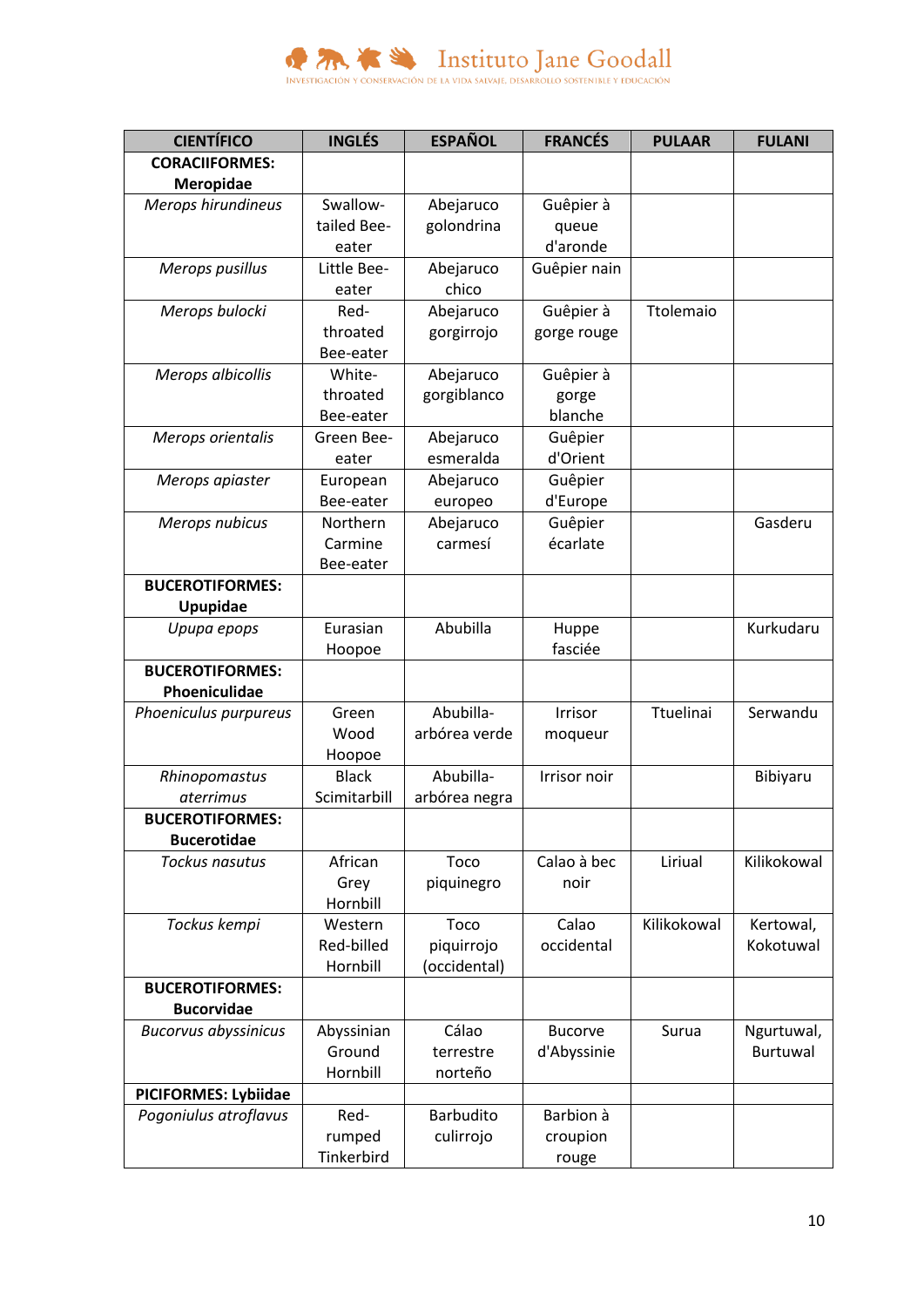

| Yellow-<br>Pogoniulus bilineatus<br>Barbudito<br>Barbion à<br>culigualdo<br>rumped<br>croupion<br>Tinkerbird<br>jaune<br>Barbion à<br>Yellow-<br>Barbudito<br>Pogoniulus<br>fronted<br>frentigualdo<br>front jaune<br>chrysoconus<br>Tinkerbird<br><b>Barbudo</b><br>Barbican de<br>Lybius vieilloti<br>Vieillot's<br><b>Barbet</b><br>Vieillot<br>sangrante<br>Barbudo<br>Lybius dubius<br><b>Bearded</b><br>Barbican à<br><b>Barbet</b><br>pechirrojo<br>poitrine<br>rouge<br><b>PICIFORMES:</b><br>Indicatoridae<br>Indicador<br>Wahlberg's<br>Indicateur<br>Prodotiscus regulus<br>Honeybird<br>dorsipardo<br>de Wahlberg<br>Willcocks's<br>Indicador de<br>Indicator willcocksi<br>Indicateur<br>de Willcocks<br>Honeyguide<br>Willcocks<br>Indicator minor<br>Indicador<br>Petit<br>Lesser<br>Indicateur<br>Honeyguide<br>menor<br>Indicator indicator<br>Greater<br>Indicador<br>Grand<br>Honeyguide<br>Indicateur<br>grande<br><b>PICIFORMES: Picidae</b><br>Eurasian<br>Torcecuello<br>Torcol<br>Jynx torquilla<br>fourmilier<br>Wryneck<br>Pic à taches<br>Campethera<br>Fine-<br>Pito salpicado | <b>CIENTÍFICO</b> | <b>INGLÉS</b> | <b>ESPAÑOL</b> | <b>FRANCÉS</b> | <b>PULAAR</b> | <b>FULANI</b> |
|------------------------------------------------------------------------------------------------------------------------------------------------------------------------------------------------------------------------------------------------------------------------------------------------------------------------------------------------------------------------------------------------------------------------------------------------------------------------------------------------------------------------------------------------------------------------------------------------------------------------------------------------------------------------------------------------------------------------------------------------------------------------------------------------------------------------------------------------------------------------------------------------------------------------------------------------------------------------------------------------------------------------------------------------------------------------------------------------------------|-------------------|---------------|----------------|----------------|---------------|---------------|
|                                                                                                                                                                                                                                                                                                                                                                                                                                                                                                                                                                                                                                                                                                                                                                                                                                                                                                                                                                                                                                                                                                            |                   |               |                |                |               |               |
|                                                                                                                                                                                                                                                                                                                                                                                                                                                                                                                                                                                                                                                                                                                                                                                                                                                                                                                                                                                                                                                                                                            |                   |               |                |                |               |               |
|                                                                                                                                                                                                                                                                                                                                                                                                                                                                                                                                                                                                                                                                                                                                                                                                                                                                                                                                                                                                                                                                                                            |                   |               |                |                |               |               |
|                                                                                                                                                                                                                                                                                                                                                                                                                                                                                                                                                                                                                                                                                                                                                                                                                                                                                                                                                                                                                                                                                                            |                   |               |                |                |               |               |
|                                                                                                                                                                                                                                                                                                                                                                                                                                                                                                                                                                                                                                                                                                                                                                                                                                                                                                                                                                                                                                                                                                            |                   |               |                |                |               |               |
|                                                                                                                                                                                                                                                                                                                                                                                                                                                                                                                                                                                                                                                                                                                                                                                                                                                                                                                                                                                                                                                                                                            |                   |               |                |                |               |               |
|                                                                                                                                                                                                                                                                                                                                                                                                                                                                                                                                                                                                                                                                                                                                                                                                                                                                                                                                                                                                                                                                                                            |                   |               |                |                |               |               |
|                                                                                                                                                                                                                                                                                                                                                                                                                                                                                                                                                                                                                                                                                                                                                                                                                                                                                                                                                                                                                                                                                                            |                   |               |                |                |               |               |
|                                                                                                                                                                                                                                                                                                                                                                                                                                                                                                                                                                                                                                                                                                                                                                                                                                                                                                                                                                                                                                                                                                            |                   |               |                |                |               |               |
|                                                                                                                                                                                                                                                                                                                                                                                                                                                                                                                                                                                                                                                                                                                                                                                                                                                                                                                                                                                                                                                                                                            |                   |               |                |                |               |               |
|                                                                                                                                                                                                                                                                                                                                                                                                                                                                                                                                                                                                                                                                                                                                                                                                                                                                                                                                                                                                                                                                                                            |                   |               |                |                |               |               |
|                                                                                                                                                                                                                                                                                                                                                                                                                                                                                                                                                                                                                                                                                                                                                                                                                                                                                                                                                                                                                                                                                                            |                   |               |                |                |               |               |
|                                                                                                                                                                                                                                                                                                                                                                                                                                                                                                                                                                                                                                                                                                                                                                                                                                                                                                                                                                                                                                                                                                            |                   |               |                |                |               |               |
|                                                                                                                                                                                                                                                                                                                                                                                                                                                                                                                                                                                                                                                                                                                                                                                                                                                                                                                                                                                                                                                                                                            |                   |               |                |                |               |               |
|                                                                                                                                                                                                                                                                                                                                                                                                                                                                                                                                                                                                                                                                                                                                                                                                                                                                                                                                                                                                                                                                                                            |                   |               |                |                |               |               |
|                                                                                                                                                                                                                                                                                                                                                                                                                                                                                                                                                                                                                                                                                                                                                                                                                                                                                                                                                                                                                                                                                                            |                   |               |                |                |               |               |
|                                                                                                                                                                                                                                                                                                                                                                                                                                                                                                                                                                                                                                                                                                                                                                                                                                                                                                                                                                                                                                                                                                            |                   |               |                |                |               |               |
|                                                                                                                                                                                                                                                                                                                                                                                                                                                                                                                                                                                                                                                                                                                                                                                                                                                                                                                                                                                                                                                                                                            |                   |               |                |                |               |               |
|                                                                                                                                                                                                                                                                                                                                                                                                                                                                                                                                                                                                                                                                                                                                                                                                                                                                                                                                                                                                                                                                                                            |                   |               |                |                |               |               |
|                                                                                                                                                                                                                                                                                                                                                                                                                                                                                                                                                                                                                                                                                                                                                                                                                                                                                                                                                                                                                                                                                                            |                   |               |                |                |               |               |
|                                                                                                                                                                                                                                                                                                                                                                                                                                                                                                                                                                                                                                                                                                                                                                                                                                                                                                                                                                                                                                                                                                            |                   |               |                |                |               |               |
|                                                                                                                                                                                                                                                                                                                                                                                                                                                                                                                                                                                                                                                                                                                                                                                                                                                                                                                                                                                                                                                                                                            |                   |               |                |                |               |               |
|                                                                                                                                                                                                                                                                                                                                                                                                                                                                                                                                                                                                                                                                                                                                                                                                                                                                                                                                                                                                                                                                                                            |                   |               |                |                |               |               |
|                                                                                                                                                                                                                                                                                                                                                                                                                                                                                                                                                                                                                                                                                                                                                                                                                                                                                                                                                                                                                                                                                                            |                   |               |                |                |               |               |
|                                                                                                                                                                                                                                                                                                                                                                                                                                                                                                                                                                                                                                                                                                                                                                                                                                                                                                                                                                                                                                                                                                            | punctuligera      | spotted       |                | noires         |               |               |
| Woodpecke                                                                                                                                                                                                                                                                                                                                                                                                                                                                                                                                                                                                                                                                                                                                                                                                                                                                                                                                                                                                                                                                                                  |                   |               |                |                |               |               |
| r                                                                                                                                                                                                                                                                                                                                                                                                                                                                                                                                                                                                                                                                                                                                                                                                                                                                                                                                                                                                                                                                                                          |                   |               |                |                |               |               |
| Pic à dos<br>Pico<br>Ipophilus obsoletus<br>Brown-                                                                                                                                                                                                                                                                                                                                                                                                                                                                                                                                                                                                                                                                                                                                                                                                                                                                                                                                                                                                                                                         |                   |               |                |                |               |               |
| backed<br>dorsipardo<br>brun                                                                                                                                                                                                                                                                                                                                                                                                                                                                                                                                                                                                                                                                                                                                                                                                                                                                                                                                                                                                                                                                               |                   |               |                |                |               |               |
| Woodpecke                                                                                                                                                                                                                                                                                                                                                                                                                                                                                                                                                                                                                                                                                                                                                                                                                                                                                                                                                                                                                                                                                                  |                   |               |                |                |               |               |
| r                                                                                                                                                                                                                                                                                                                                                                                                                                                                                                                                                                                                                                                                                                                                                                                                                                                                                                                                                                                                                                                                                                          |                   |               |                |                |               |               |
| Cardinal<br>Pito cardenal<br>Pic cardinal<br>Dendropicos<br>Soporou                                                                                                                                                                                                                                                                                                                                                                                                                                                                                                                                                                                                                                                                                                                                                                                                                                                                                                                                                                                                                                        |                   |               |                |                |               |               |
| fuscescens<br>Woodpecke<br>lédé                                                                                                                                                                                                                                                                                                                                                                                                                                                                                                                                                                                                                                                                                                                                                                                                                                                                                                                                                                                                                                                                            |                   |               |                |                |               |               |
| r                                                                                                                                                                                                                                                                                                                                                                                                                                                                                                                                                                                                                                                                                                                                                                                                                                                                                                                                                                                                                                                                                                          |                   |               |                |                |               |               |
| African<br>Pito gris<br>Dendropicos goertae<br>Pic goertan<br>Feyoru                                                                                                                                                                                                                                                                                                                                                                                                                                                                                                                                                                                                                                                                                                                                                                                                                                                                                                                                                                                                                                       |                   |               |                |                |               |               |
| occidental<br>Grey                                                                                                                                                                                                                                                                                                                                                                                                                                                                                                                                                                                                                                                                                                                                                                                                                                                                                                                                                                                                                                                                                         |                   |               |                |                |               |               |
| Woodpecke                                                                                                                                                                                                                                                                                                                                                                                                                                                                                                                                                                                                                                                                                                                                                                                                                                                                                                                                                                                                                                                                                                  |                   |               |                |                |               |               |
|                                                                                                                                                                                                                                                                                                                                                                                                                                                                                                                                                                                                                                                                                                                                                                                                                                                                                                                                                                                                                                                                                                            |                   |               |                |                |               |               |
| <b>PASSERIFORMES:</b>                                                                                                                                                                                                                                                                                                                                                                                                                                                                                                                                                                                                                                                                                                                                                                                                                                                                                                                                                                                                                                                                                      |                   |               |                |                |               |               |
| Platysteiridae                                                                                                                                                                                                                                                                                                                                                                                                                                                                                                                                                                                                                                                                                                                                                                                                                                                                                                                                                                                                                                                                                             |                   |               |                |                |               |               |
| <b>Batis senegalensis</b><br>Senegal<br><b>Batis</b><br>Pririt du                                                                                                                                                                                                                                                                                                                                                                                                                                                                                                                                                                                                                                                                                                                                                                                                                                                                                                                                                                                                                                          |                   |               |                |                |               |               |
| <b>Batis</b><br>senegalense<br>Sénégal<br>Pririt à                                                                                                                                                                                                                                                                                                                                                                                                                                                                                                                                                                                                                                                                                                                                                                                                                                                                                                                                                                                                                                                         |                   |               |                |                |               |               |
| Platysteira cyanea<br>Brown-<br>Batis-<br>carunculado<br>throated<br>collier                                                                                                                                                                                                                                                                                                                                                                                                                                                                                                                                                                                                                                                                                                                                                                                                                                                                                                                                                                                                                               |                   |               |                |                |               |               |
| Wattle-eye<br>gorgipardo                                                                                                                                                                                                                                                                                                                                                                                                                                                                                                                                                                                                                                                                                                                                                                                                                                                                                                                                                                                                                                                                                   |                   |               |                |                |               |               |
| <b>PASSERIFORMES:</b>                                                                                                                                                                                                                                                                                                                                                                                                                                                                                                                                                                                                                                                                                                                                                                                                                                                                                                                                                                                                                                                                                      |                   |               |                |                |               |               |
| Prionopidae                                                                                                                                                                                                                                                                                                                                                                                                                                                                                                                                                                                                                                                                                                                                                                                                                                                                                                                                                                                                                                                                                                |                   |               |                |                |               |               |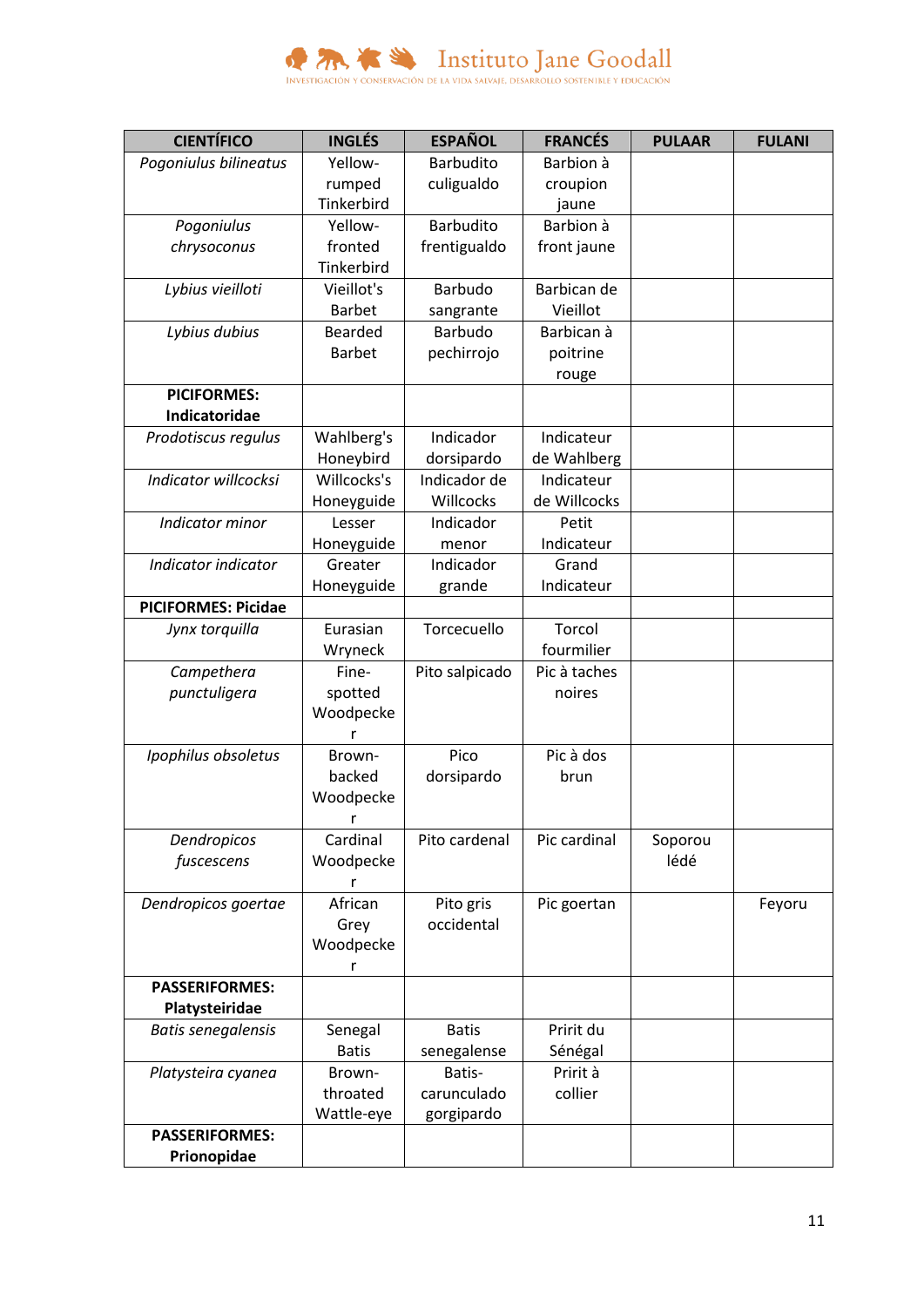

| <b>CIENTÍFICO</b>                 | <b>INGLÉS</b>     | <b>ESPAÑOL</b> | <b>FRANCÉS</b>  | <b>PULAAR</b> | <b>FULANI</b> |
|-----------------------------------|-------------------|----------------|-----------------|---------------|---------------|
| Prionops plumatus                 | White-            | Prionopo       | <b>Bagadais</b> |               | Modibboru     |
|                                   | crested           | crestiblanco   | casqué          |               |               |
|                                   | Helmetshrik       |                |                 |               |               |
|                                   | e                 |                |                 |               |               |
| <b>PASSERIFORMES:</b>             |                   |                |                 |               |               |
| Malaconotidae                     |                   |                |                 |               |               |
| Malaconotus blanchoti             | Grey-             | Gladiador      | Gladiateur      |               |               |
|                                   | headed            | cabecigrís     | de Blanchot     |               |               |
|                                   | Bushshrike        |                |                 |               |               |
| Chlorophoneus                     | Orange-           | Bubú azufrado  | Gladiateur      |               |               |
| sulfureopectus                    | breasted          |                | soufré          |               |               |
|                                   | <b>Bushshrike</b> |                |                 |               |               |
| Tchagra senegalus                 | Black-            | Chagra del     | Tchagra à       |               |               |
|                                   | crowned           | Senegal        | tête noire      |               |               |
|                                   | Tchagra           |                |                 |               |               |
| Dryoscopus gambensis              | Northern          | Cubla del      | Cubla de        |               |               |
|                                   | Puffback          | Gambia         | Gambie          |               |               |
| Laniarius barbarus                | Yellow-           | Bubú           | Gonolek de      |               |               |
|                                   | crowned           | coronigualdo   | <b>Barbarie</b> |               |               |
|                                   | Gonolek           |                |                 |               |               |
| Nilaus afer                       | <b>Brubru</b>     | Brubrú         | <b>Brubru</b>   |               |               |
|                                   |                   |                | africain        |               |               |
| <b>PASSERIFORMES:</b>             |                   |                |                 |               |               |
| Campephagidae                     |                   |                |                 |               |               |
| Campephaga                        | Red-              | Oruguero de    | Échenilleur à   |               |               |
| phoenicea                         | shouldered        | hombros rojos  | épaulettes      |               |               |
|                                   | Cuckooshrik       |                | rouges          |               |               |
|                                   | e                 |                |                 |               |               |
| <b>PASSERIFORMES:</b><br>Laniidae |                   |                |                 |               |               |
| Corvinella corvina                | Yellow-           | Alcaudón       | Corvinelle à    | Tiettieru     | Jalberu       |
|                                   | billed Shrike     | piquigualdo    | bec jaune       |               |               |
| Lanius senator                    | Woodchat          | Alcaudón       | Pie-grièche à   |               |               |
|                                   | Shrike            | común          | tête rousse     |               |               |
| <b>PASSERIFORMES:</b>             |                   |                |                 |               |               |
| <b>Oriolidae</b>                  |                   |                |                 |               |               |
| Oriolus auratus                   | African           | Oropéndola     | Loriot doré     |               | Leweru        |
|                                   | Golden            | africana       |                 |               |               |
|                                   | Oriole            |                |                 |               |               |
| <b>PASSERIFORMES:</b>             |                   |                |                 |               |               |
| <b>Dicruridae</b>                 |                   |                |                 |               |               |
| Dicrurus ludwigii                 | Square-           | Drongo de      | Drongo de       |               |               |
|                                   | tailed            | Ludwig         | Ludwig          |               |               |
|                                   | Drongo            |                |                 |               |               |
| Dicrurus adsimilis                | Fork-tailed       | Drongo         | Drongo          | Tticulibadi   |               |
|                                   | Drongo            | ahorquillado   | brillant        |               |               |
| <b>PASSERIFORMES:</b>             |                   |                |                 |               |               |
| Monarchidae                       |                   |                |                 |               |               |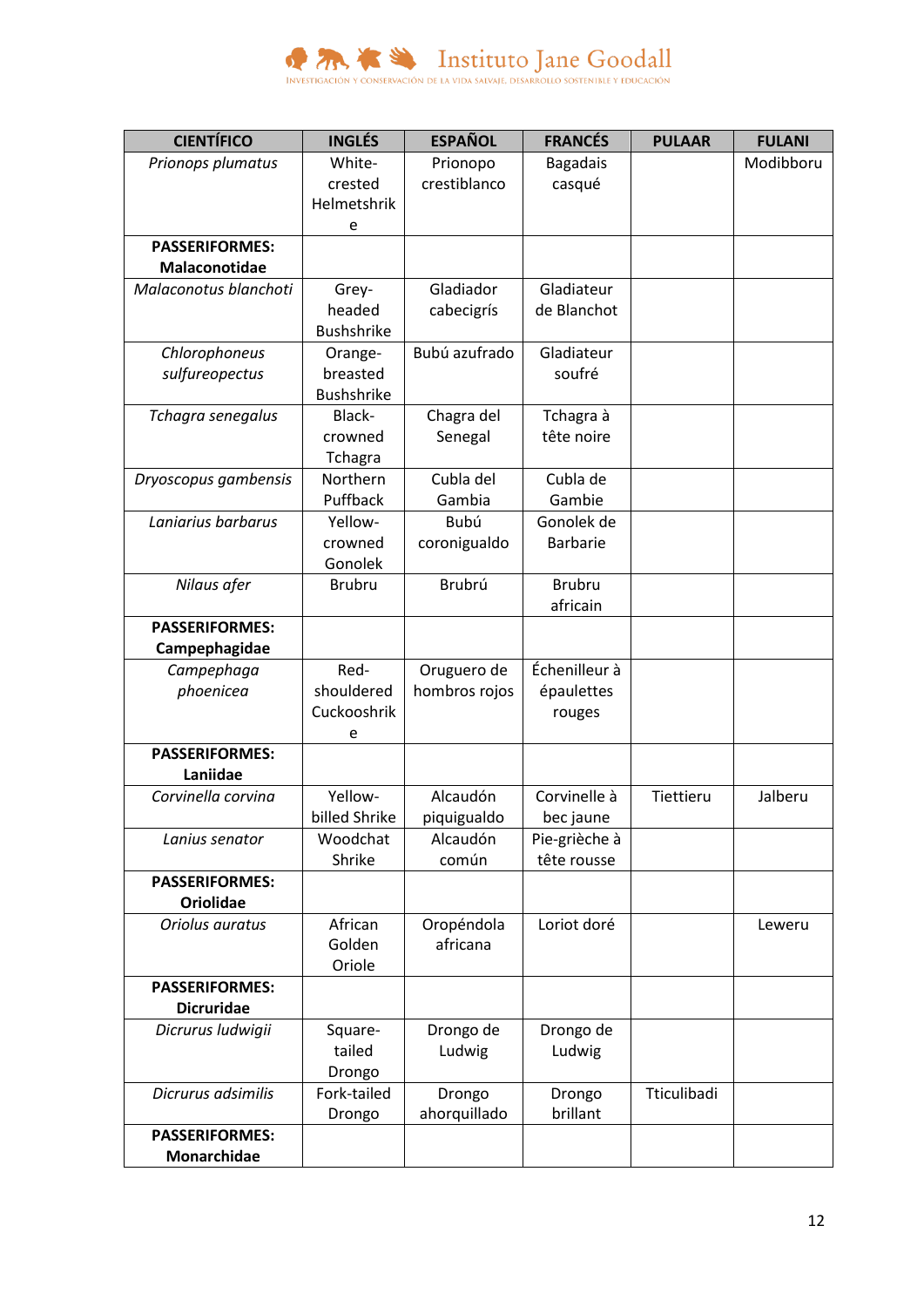

| <b>CIENTÍFICO</b>                      | <b>INGLÉS</b>    | <b>ESPAÑOL</b> | <b>FRANCÉS</b>      | <b>PULAAR</b> | <b>FULANI</b> |
|----------------------------------------|------------------|----------------|---------------------|---------------|---------------|
| Terpsiphone viridis                    | African          | Monarca        | <b>Tchitrec</b>     |               |               |
|                                        | Paradise         | colilargo      | d'Afrique           |               |               |
|                                        | Flycatcher       | africano       |                     |               |               |
| <b>PASSERIFORMES:</b>                  |                  |                |                     |               |               |
| <b>Corvidae</b>                        |                  |                |                     |               |               |
| Ptilostomus afer                       | Piapiac          | Piapiac        | Piapiac             | Pinttankalir  | Chola bale    |
|                                        |                  |                | africain            | u             |               |
| Corvus albus                           | Pied Crow        | Cuervo pío     | Corbeau pie         |               | Lekuwal       |
| <b>PASSERIFORMES:</b>                  |                  |                |                     |               |               |
| <b>Stenostiridae</b>                   |                  |                |                     |               |               |
| Elminia longicauda                     | African Blue     | Elminia azul   | Elminie             |               |               |
|                                        | Flycatcher       |                | bleue               |               |               |
| <b>PASSERIFORMES:</b>                  |                  |                |                     |               |               |
| <b>Paridae</b>                         | White-           | Carbonero      |                     |               |               |
| Parus guineensis                       | shouldered       |                | Mésange<br>galonnée |               |               |
|                                        | <b>Black Tit</b> | guineano       |                     |               |               |
| <b>PASSERIFORMES:</b>                  |                  |                |                     |               |               |
| Remizidae                              |                  |                |                     |               |               |
| Anthoscopus parvulus                   | Yellow           | Pájaro-        | Rémiz à             |               |               |
|                                        | Penduline        | moscón         | ventre jaune        |               |               |
|                                        | Tit              | amarillo       |                     |               |               |
| <b>PASSERIFORMES:</b>                  |                  |                |                     |               |               |
| <b>Alaudidae</b>                       |                  |                |                     |               |               |
| Mirafra cantillans                     | Singing          | Alondra        | Alouette            |               |               |
|                                        | <b>Bush Lark</b> | cantarina      | chanteuse           |               |               |
| Mirafra                                | Flappet Lark     | Alondra        | Alouette            |               |               |
| rufocinnamomea                         |                  | aplaudidora    | bourdonnan          |               |               |
|                                        |                  | canela         | te                  |               |               |
| Galerida modesta                       | Sun Lark         | Cogujada       | Cochevis            |               |               |
|                                        |                  | modesta        | modeste             |               |               |
| Eremopterix leucotis                   | Chestnut-        | Terrera        | Moinelette à        |               | Chinayel      |
|                                        | backed           | orejiblanca    | oreillons           |               |               |
|                                        | Sparrow-         |                | blancs              |               |               |
|                                        | Lark             |                |                     |               |               |
| <b>PASSERIFORMES:</b>                  |                  |                |                     |               |               |
| Pycnonotidae<br><b>Eurillas virens</b> | Little           | <b>Bulbul</b>  | <b>Bulbul</b>       |               |               |
|                                        | Greenbul         | pequeño        | verdâtre            |               |               |
| Phyllastrephus                         | Leaflove         | <b>Bulbul</b>  | Bulbul à            |               |               |
| scandens                               |                  | colirrojizo    | queue rosse         |               |               |
| Pycnonotus barbatus                    | Common           | <b>Bulbul</b>  | <b>Bulbul des</b>   |               |               |
|                                        | <b>Bulbul</b>    | naranjero      | jardins             |               |               |
| Atimastillas flavicollis               | Yellow-          | <b>Bulbul</b>  | Bulbul à            |               |               |
|                                        | throated         | gorgiamarillo  | gorge claire        |               |               |
|                                        | Leaflove         |                |                     |               |               |
| <b>PASSERIFORMES:</b>                  |                  |                |                     |               |               |
| Hirundinidae                           |                  |                |                     |               |               |
| Psalidoprocne obscura                  | Fanti Saw-       | Golondrina     | Hirondelle          |               |               |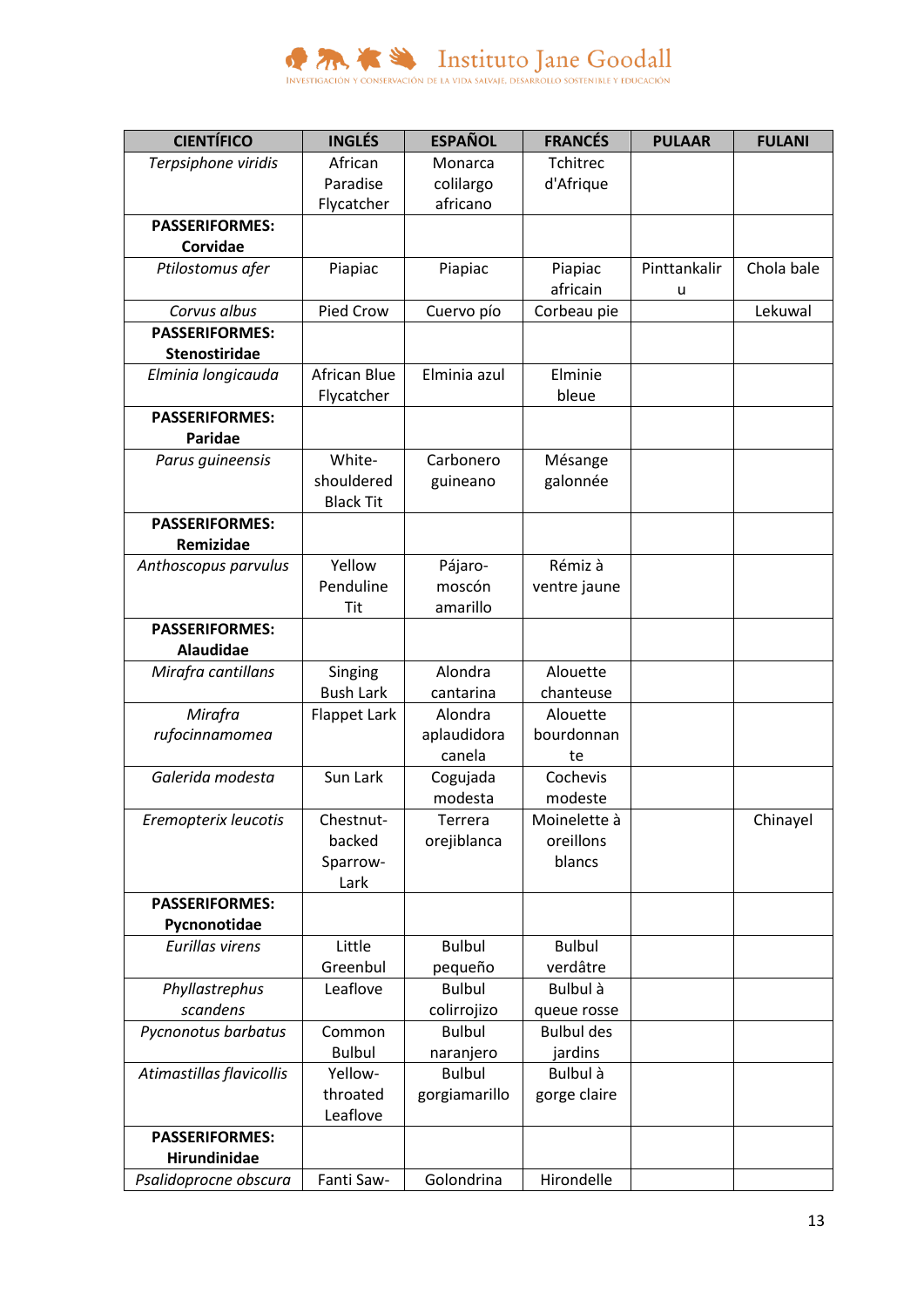

| <b>CIENTÍFICO</b>      | <b>INGLÉS</b>      | <b>ESPAÑOL</b> | <b>FRANCÉS</b> | <b>PULAAR</b>   | <b>FULANI</b> |
|------------------------|--------------------|----------------|----------------|-----------------|---------------|
|                        | wing               | fanti          | fanti          |                 |               |
| Riparia riparia        | <b>Sand Martin</b> | Avión zapador  | Hirondelle     |                 |               |
|                        |                    |                | de rivage      |                 |               |
| Hirundo lucida         | Red-               | Golondrina de  | Hirondelle     | <b>Bilibili</b> |               |
|                        | chested            | Guinea         | de Guinée      |                 |               |
|                        | Swallow            |                |                |                 |               |
| Hirundo rustica        | Barn               | Golondrina     | Hirondelle     |                 |               |
|                        | Swallow            | común          | rustique       |                 |               |
| Hirundo smithii        | Wire-tailed        | Golondrina     | Hirondelle à   |                 |               |
|                        | Swallow            | colilarga      | longs brins    |                 |               |
| Hirundo leucosoma      | Pied-              | Golondrina     | Hirondelle à   |                 |               |
|                        | winged             | alipinta       | ailes          |                 |               |
|                        | Swallow            |                | tachetées      |                 |               |
| Ptyonoprogne fuligula  | <b>Rock Martin</b> | Avión          | Hirondelle     |                 |               |
|                        |                    | isabelino      | isabelline     |                 |               |
| Delichon urbicum       | Common             | Avión común    | Hirondelle     |                 |               |
|                        | House              |                | de fenêtre     |                 |               |
|                        | Martin             |                |                |                 |               |
| Cecropis senegalensis  | Mosque             | Golondrina     | Hirondelle     | <b>Bilibili</b> |               |
|                        | Swallow            | senegalesa     | des            |                 |               |
|                        |                    |                | mosquées       |                 |               |
| Cecropis daurica       | Red-               | Golondrina     | Hirondelle     |                 |               |
|                        | rumped             | dáurica        | rousseline     |                 |               |
|                        | Swallow            |                |                |                 |               |
| <b>PASSERIFORMES:</b>  |                    |                |                |                 |               |
| Macrosphenidae         |                    |                |                |                 |               |
| Melocichla mentalis    | Moustache          | Yerbera        | Mélocichle à   |                 |               |
|                        | d Grass            | bigotuda       | moustaches     |                 |               |
|                        | Warbler            |                |                |                 |               |
| Sylvietta brachyura    | Northern           | Crombec        | Crombec        |                 |               |
|                        | Crombec            | norteño        | sittelle       |                 |               |
| <b>PASSERIFORMES:</b>  |                    |                |                |                 |               |
| Phylloscopidae         |                    |                |                |                 |               |
| Phylloscopus trochilus | Willow             | Mosquitero     | Pouillot fitis |                 |               |
|                        | Warbler            | musical        |                |                 |               |
| Phylloscopus collybita | Common             | Mosquitero     | Pouillot       |                 |               |
|                        | Chiffchaff         | común          | véloce         |                 |               |
| <b>PASSERIFORMES:</b>  |                    |                |                |                 |               |
| Acrocephalidae         |                    |                |                |                 |               |
| Iduna opaca            | Western            | Zarcero        | Hypolaïs       |                 |               |
|                        | Olivaceus          | bereber        | obscure        |                 |               |
|                        | Warbler            |                |                |                 |               |
| Hippolais polyglotta   | <b>Melodious</b>   | Zarcero        | Hypolaïs       |                 |               |
|                        | Warbler            | políglota      | polyglotte     |                 |               |
| <b>PASSERIFORMES:</b>  |                    |                |                |                 |               |
| Cisticolidae           |                    |                |                |                 |               |
| Cisticola cantans      | Singing            | Cistícola      | Cisticole      |                 |               |
|                        | Cisticola          | cantor         | chanteuse      |                 |               |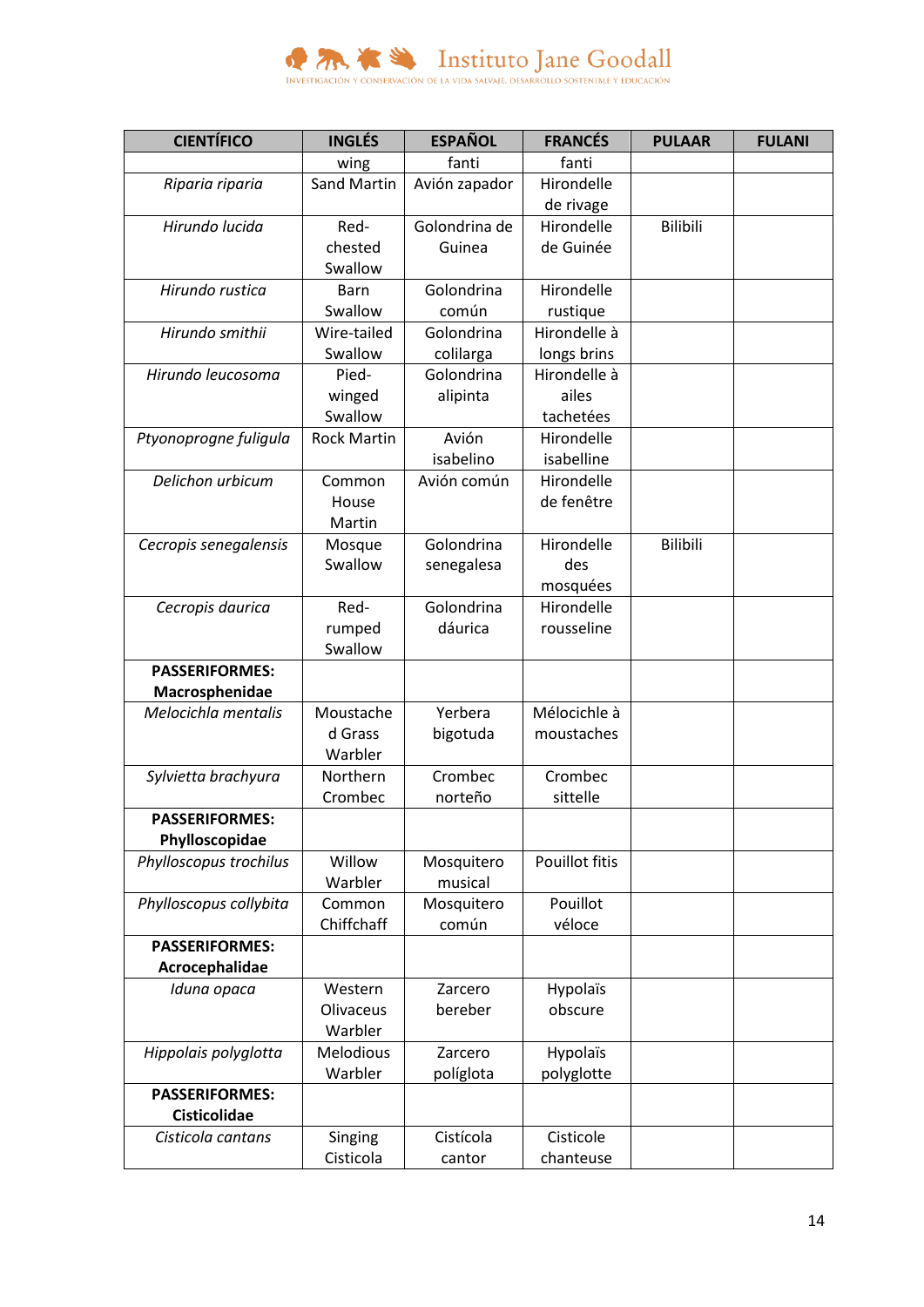

| <b>CIENTÍFICO</b>       | <b>INGLÉS</b>   | <b>ESPAÑOL</b>   | <b>FRANCÉS</b> | <b>PULAAR</b> | <b>FULANI</b> |
|-------------------------|-----------------|------------------|----------------|---------------|---------------|
| Cisticola brachypterus  | Short-          | Cistícola        | Cisticole à    |               |               |
|                         | winged          | alicorto         | ailes courtes  |               |               |
|                         | Cisticola       |                  |                |               |               |
| Cisticola rufus         | Rufous          | Cistícola rojizo | Cisticole      |               |               |
|                         | Cisticola       |                  | rousse         |               |               |
| Cisticola guinea        | Dorst's         | Cistícola de     | Cisticole de   |               |               |
|                         | Cisticola       | Dorst            | Dorst          |               |               |
| Prinia subflava         | Tawny-          | Prinia           | Prinia         |               |               |
|                         | flanked         | modesta          | modeste        |               |               |
|                         | Prinia          |                  |                |               |               |
| Heliolais erythropterus | Red-winged      | Prinia de alas   | Prinia à ailes |               |               |
|                         | Warbler         | rojas            | rousses        |               |               |
| Apalis flavida          | Yellow-         | Apalis           | Apalis à       |               |               |
|                         | breasted        | pechigualdo      | gorge jaune    |               |               |
|                         | Apalis          |                  |                |               |               |
| Camaroptera             | Green-          | Camaróptera      | Camaroptèr     |               |               |
| brachyura               | backed          | baladora         | e à tête grise |               |               |
|                         | Camaropter      |                  |                |               |               |
|                         | a               |                  |                |               |               |
| Hypergerus atriceps     | Oriole          | Prinia           | Noircap        |               |               |
|                         | Warbler         | oropéndola       | loriot         |               |               |
| Eremomela pusilla       | Senegal         | Eremomela        | Érémomèle      |               |               |
|                         | Eremomela       | senegalesa       | à dos vert     |               |               |
| <b>PASSERIFORMES:</b>   |                 |                  |                |               |               |
| Leiothrichidae          |                 |                  |                |               |               |
| Turdoides reinwardtii   | Blackcap        | Turdoide         | Cratérope à    |               |               |
|                         | <b>Babbler</b>  | cabecinegro      | tête noire     |               |               |
| Turdoides plebejus      | <b>Brown</b>    | Turdoide         | Cratérope      |               |               |
|                         | <b>Babbler</b>  | pardo            | brun           |               |               |
| <b>PASSERIFORMES:</b>   |                 |                  |                |               |               |
| Sylviidae               |                 |                  |                |               |               |
| Sylvia borin            | Garden          | Curruca          | Fauvette des   |               |               |
|                         | Warbler         | mosquitera       | jardins        |               |               |
| <b>PASSERIFORMES:</b>   |                 |                  |                |               |               |
| Zosteropidae            |                 |                  |                |               |               |
| Zosterops senegalensis  | African         | Anteojitos       | Zostérops      |               |               |
|                         | Yellow          | senegalés        | jaune          |               |               |
|                         | White-eye       |                  |                |               |               |
| <b>PASSERIFORMES:</b>   |                 |                  |                |               |               |
| Hyliotidae              |                 |                  |                |               |               |
| Hyliota flavigaster     | Yellow-         | Hiliota          | Hyliote à      |               |               |
|                         | bellied         | ventrigualda     | ventre jaune   |               |               |
|                         | Hyliota         |                  |                |               |               |
| <b>PASSERIFORMES:</b>   |                 |                  |                |               |               |
| <b>Sturnidae</b>        |                 |                  |                |               |               |
| Lamprotornis            | Greater         | Estornino        | Choucador à    |               | Koyaji        |
| chalybaeus              | Blue-eared      | orejiazul        | oreillons      |               |               |
|                         | <b>Starling</b> |                  | bleus          |               |               |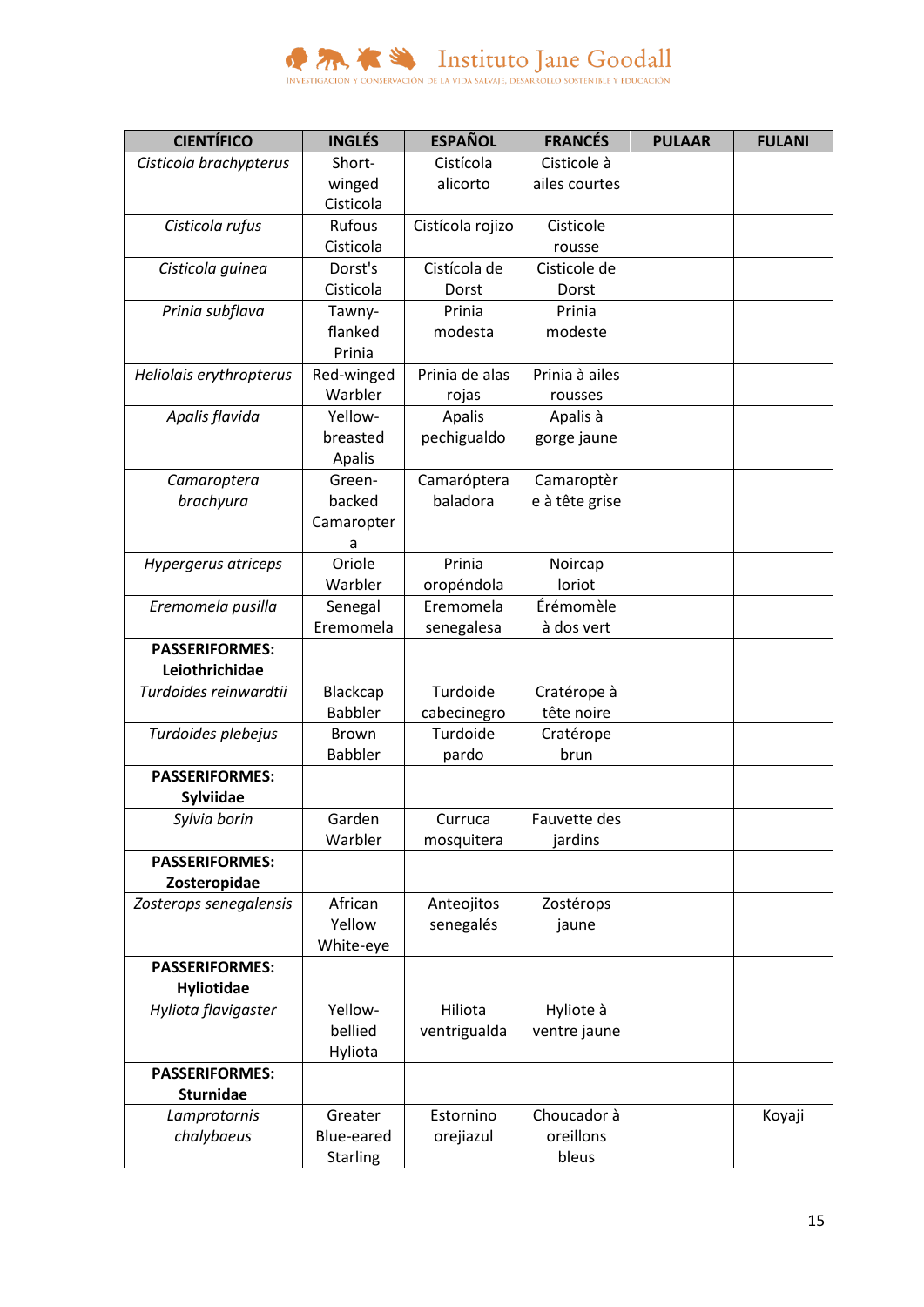

| <b>CIENTÍFICO</b>         | <b>INGLÉS</b>     | <b>ESPAÑOL</b> | <b>FRANCÉS</b> | <b>PULAAR</b> | <b>FULANI</b>   |
|---------------------------|-------------------|----------------|----------------|---------------|-----------------|
| Lamprotornis chalcurus    | Bronze-           | Estornido de   | Choucador à    |               |                 |
|                           | tailed            | cola violeta   | queue          |               |                 |
|                           | Glossy            |                | violette       |               |                 |
|                           | Starling          |                |                |               |                 |
| Lamprotornis              | Lesser Blue-      | Estornino de   | Choucador      | Molarou       |                 |
| chloropterus              | eared             | Swainson       | de Swainson    |               |                 |
|                           | <b>Starling</b>   |                |                |               |                 |
| Lamprotornis              | Purple            | Estornino      | Choucador      |               | <b>Bulalaru</b> |
| purpureus                 | <b>Starling</b>   | purpúreo       | pourpré        |               |                 |
| Lamprotornis caudatus     | Long-tailed       | Estornino      | Choucador à    | Kaiakaiaru    | Woyaru          |
|                           | Glossy            | colilargo      | longue         |               |                 |
|                           | <b>Starling</b>   |                | queue          |               |                 |
| Cinnyricinclus            | Violet-           | Estornino      | Spréo          |               |                 |
| leucogaster               | backed            | amatista       | améthyste      |               |                 |
|                           | Starling          |                |                |               |                 |
| Onychognathus             | Neumann's         | Estornino de   | Rufipenne      |               |                 |
| neumanni                  | Starling          | Neumann        | de Neumann     |               |                 |
| <b>PASSERIFORMES:</b>     |                   |                |                |               |                 |
| <b>Buphagidae</b>         |                   |                |                |               |                 |
| <b>Buphagus africanus</b> | Yellow-           | Picabueyes     | Piqueboeuf     |               | Aloru,          |
|                           | billed            | piquigualdo    | à bec jaune    |               | Logoru          |
|                           | Oxpecker          |                |                |               |                 |
| <b>PASSERIFORMES:</b>     |                   |                |                |               |                 |
| <b>Turdidae</b>           |                   |                |                |               |                 |
| Turdus pelios             | African           | Zorzal         | Merle          |               |                 |
|                           | Thrush            | africano       | africain       |               |                 |
| <b>PASSERIFORMES:</b>     |                   |                |                |               |                 |
| Muscicapidae              |                   |                |                |               |                 |
| Luscinia svecica          | Bluethroat        | Pechiazul      | Gorgebleue     |               |                 |
|                           |                   |                | à miroir       |               |                 |
| Cossypha niveicapilla     | Snowy-            | Cosifa         | Cossyphe à     |               |                 |
|                           | crowned           | coroninívea    | calotte        |               |                 |
|                           | Robin-Chat        |                | neigeuse       |               |                 |
| Cossypha albicapillus     | White-            | Cosifa         | Cossyphe à     |               |                 |
|                           | crowned           | coroniblanca   | calotte        |               |                 |
|                           | Robin-Chat        |                | blanche        |               |                 |
| Phoenicurus               | Ciommon           | Colirrojo real | Rougequeue     |               |                 |
| phoenicurus               | Redstart          |                | à front blanc  |               |                 |
| Oenanthe oenanthe         | Northern          | Collalba gris  | Traquet        |               |                 |
|                           | Wheatear          |                | motteux        |               |                 |
| Oenanthe hispanica        | Black-eared       | Collalba rubia | Traquet        |               |                 |
|                           | Wheatear          |                | oreillard      |               |                 |
| Oenanthe heuglini         | Heuglin's         | Collalba de    | Traquet de     |               |                 |
|                           | Wheatear          | Heuglin        | Heuglin        |               |                 |
| Cercomela familiaris      | Familiar          | Colinegro      | Traquet        |               |                 |
|                           | Chat              | familiar       | familier       |               |                 |
|                           | White-            | Zorzal-        |                |               |                 |
| Pentholaea albifrons      |                   |                | Traquet à      |               |                 |
|                           | fronted           | hormiguero     | front blanc    |               |                 |
|                           | <b>Black Chat</b> | frentiblanco   |                |               |                 |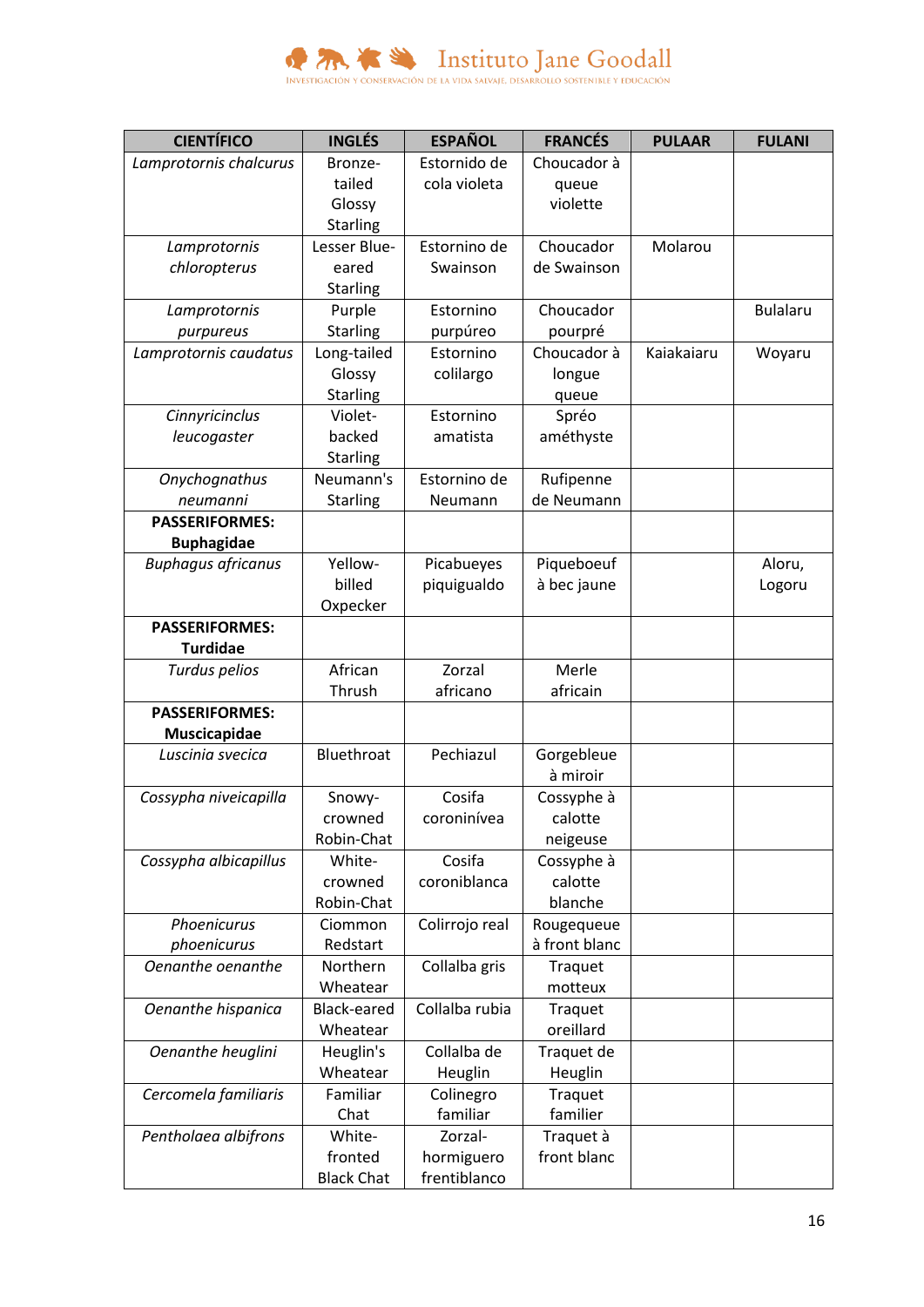

| <b>CIENTÍFICO</b>         | <b>INGLÉS</b>     | <b>ESPAÑOL</b> | <b>FRANCÉS</b> | <b>PULAAR</b> | <b>FULANI</b> |
|---------------------------|-------------------|----------------|----------------|---------------|---------------|
| Thamnolaea                | Mocking           | Roquero        | Traquet à      |               |               |
| cinnamomeiventris         | <b>Cliff Chat</b> | imitador       | ventre roux    |               |               |
| Monticola saxatilis       | Rufous-           | Roquero rojo   | Monticole      |               |               |
|                           | tailed Rock       |                | merle-de-      |               |               |
|                           | Thrush            |                | roche          |               |               |
| Melaenornis edolioides    | Northern          | Papamoscas     | Gobemouch      |               |               |
|                           | <b>Black</b>      | drongo         | e drongo       |               |               |
|                           | Flycatcher        |                |                |               |               |
| <b>Bradornis pallidus</b> | Pale              | Papamoscas     | Gobemouch      |               |               |
|                           | Flycatcher        | pálido         | e pâle         |               |               |
| Muscicapa aquatica        | Swamp             | Papamoscas     | Gobemouch      |               |               |
|                           | Flycatcher        | palustre       | e des marais   |               |               |
| Myioparus plumbeus        | Grey Tit-         | Papamoscas     | Gobemouch      |               |               |
|                           | Flycatcher        | carbonero      | e mésange      |               |               |
| Ficedula hypoleuca        | European          | Papamoscas     | Gobemouch      |               |               |
|                           | Pied              | cerrojillo     | e noir         |               |               |
|                           | Flycatcher        |                |                |               |               |
| <b>PASSERIFORMES:</b>     |                   |                |                |               |               |
| Nectariniidae             |                   |                |                |               |               |
| Anthreptes                | Western           | Suimanga       | Souimanga      |               |               |
| longuemarei               | Violet-           | violeta        | violet         |               |               |
|                           | backed            |                |                |               |               |
|                           | Sunbird           |                |                |               |               |
| Hedydipna platura         | Pygmy             | Suimanga       | Souimanga      |               |               |
|                           | Sunbird           | pigmeo         | pygmée         |               |               |
| Cyanomitra verticalis     | Green-            | Suimanga       | Souimanga à    |               |               |
|                           | headed            | cabeciverde    | tête verte     |               |               |
|                           | Sunbird           |                |                |               |               |
| Cyanomitra olivacea       | Olive             | Suimanga       | Souimanga      |               |               |
|                           | Sunbird           | oliváceo       | olivâtre       |               |               |
|                           |                   | oriental       |                |               |               |
| Chalcomitra               | Scarlet-          | Suimanga       | Souimanga à    |               | Cholal jaute  |
| senegalensis              | chested           | pechiescarlata | poitrine       |               |               |
|                           | Sunbird           |                | rouge          |               |               |
| Cinnyris pulchellus       | <b>Beautiful</b>  | Suimanga       | Souimanga à    |               | Muttoru,      |
|                           | Sunbird           | colilargo      | longue         |               | Tilluyel      |
|                           |                   |                | queue          |               |               |
| Cinnyris venustus         | Variable          | Suimanga       | Souimanga à    |               |               |
|                           | Sunbird           | variable       | ventre jaune   |               |               |
| Cinnyris cupreus          | Copper            | Suimanga       | Souimanga      |               |               |
|                           | Sunbird           | cobrizo        | cuivré         |               |               |
| <b>PASSERIFORMES:</b>     |                   |                |                |               |               |
| Passeridae                |                   |                |                |               |               |
| Plocepasser               | Chestnut-         | Tejedor        | Mahali à       |               |               |
| superciliosus             | crowned           | gorrión de     | calotte        |               |               |
|                           | Sparrow-          | corona         | marron         |               |               |
|                           | Weaver            | castaña        |                |               |               |
| Passer griseus            | Northern          | Gorrión gris   | Moineau gris   | Segelere      | Solakaru      |
|                           | Grey-             |                |                |               |               |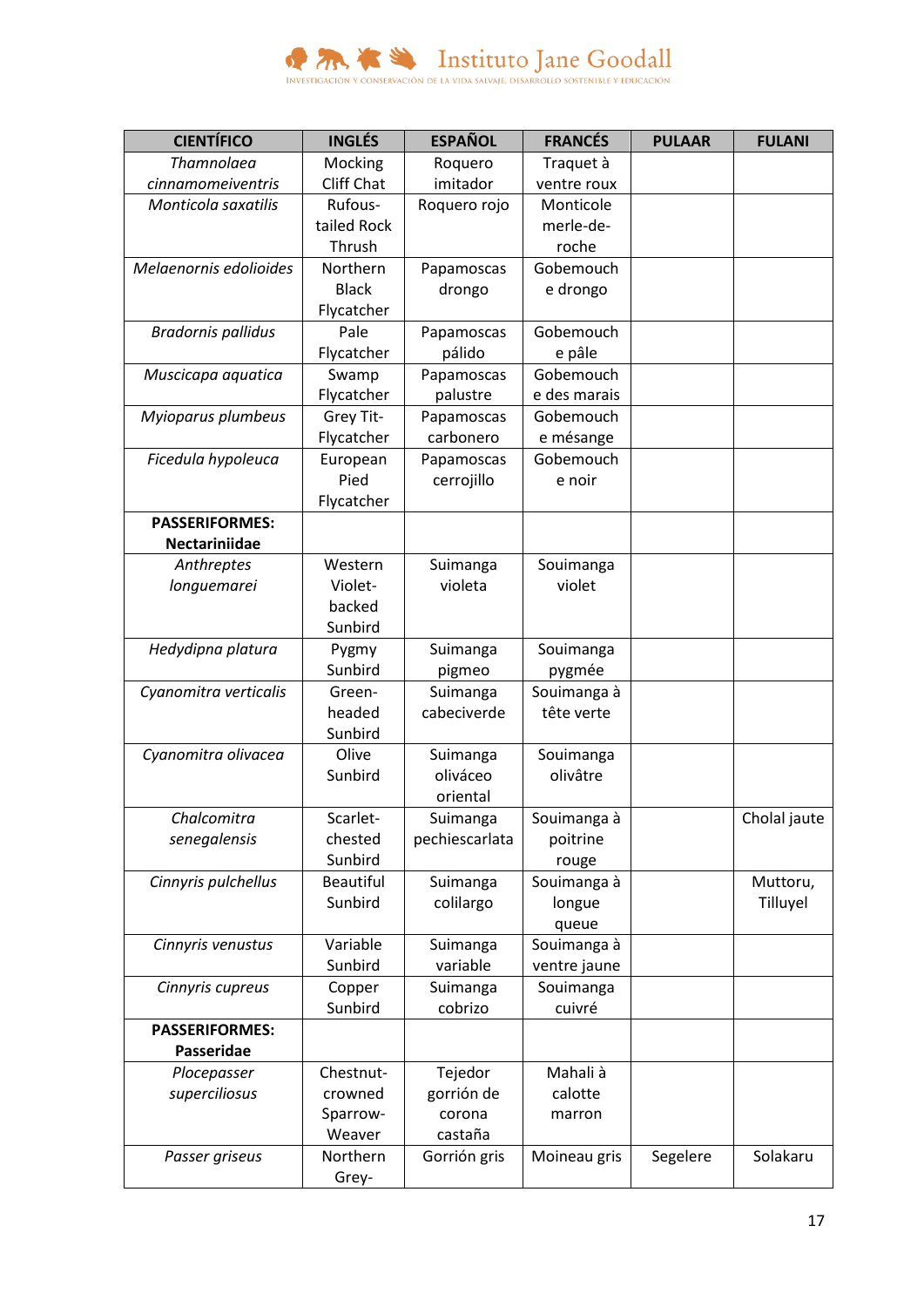

| <b>CIENTÍFICO</b>      | <b>INGLÉS</b>      | <b>ESPAÑOL</b> | <b>FRANCÉS</b>  | <b>PULAAR</b> | <b>FULANI</b> |
|------------------------|--------------------|----------------|-----------------|---------------|---------------|
|                        | headed             |                |                 |               |               |
|                        | Sparrow            |                |                 |               |               |
| Gymnoris dentata       | <b>Bush</b>        | Gorrión chico  | Petit           |               |               |
|                        | Petronia           |                | Moineau         |               |               |
| <b>PASSERIFORMES:</b>  |                    |                |                 |               |               |
| Ploceidae              |                    |                |                 |               |               |
| Ploceus luteolus       | Little             | Tejedor chico  | <b>Tisserin</b> |               |               |
|                        | Weaver             |                | minule          |               |               |
| Ploceus nigricollis    | Black-             | Tejedor de     | Tisserin à      |               |               |
|                        | necked             | cuello negro   | cou noir        |               |               |
|                        | Weaver             |                |                 |               |               |
| Ploceus vitellinus     | Vitelline          | Tejedor        | <b>Tisserin</b> |               |               |
|                        | Masked             | vitelino       | vitellin        |               |               |
|                        | Weaver             |                |                 |               |               |
| Ploceus cucullatus     | Village            | Tejedor        | <b>Tisserin</b> | Lagiru        |               |
|                        | Weaver             | común          | gendarme        |               |               |
| Anaplectes rubriceps   | Red-headed         | Tejedor de     | Anaplecte       |               |               |
|                        | Weaver             | cabeza roja    | écarlate        |               |               |
| Quelea erythrops       | Red-headed         | Quelea de      | Travailleur à   |               |               |
|                        | Quelea             | cabeza roja    | tête rouge      |               |               |
| Quelea quelea          | Red-billed         | Quelea común   | Travailleur à   |               |               |
|                        | Quelea             |                | bec rouge       |               |               |
| Euplectes hordeaceus   | Black-             | Obispo         | Euplecte        |               |               |
|                        | winged Red         | alinegro       | monseigneu      |               |               |
|                        | <b>Bishop</b>      |                | r               |               |               |
| Euplectes franciscanus | Northern           | Obispo         | Euplecte        |               |               |
|                        | Red Bishop         | anaranjado     | franciscain     |               |               |
| Euplectes macroura     | Yellow-            | Obispo         | Euplecte à      |               |               |
|                        | mantled            | dorsiamarillo  | dos d'or        |               |               |
|                        | Widowbird          |                |                 |               |               |
| <b>PASSERIFORMES:</b>  |                    |                |                 |               |               |
| <b>Estrildidae</b>     |                    |                |                 |               |               |
| Euschistospiza         | Dybowski's         | Estrilda de    | Sénégali à      |               |               |
| dybowskii              | Twinspot           | Dybowski       | ventre noir     |               |               |
| Lagonosticta rufopicta | Bar-               | Amaranta       | Amarante        |               |               |
|                        | breasted           | barrada        | pointé          |               |               |
|                        | Firefinch          |                |                 |               |               |
| Lagonosticta senegala  | Red-billed         | Amaranta       | Amarante du     |               | Korgel Allah  |
|                        | Firefinch          | senegalesa     | Sénégal         |               |               |
| Lagonosticta larvata   | <b>Black-faced</b> | Amaranta       | Amarante        |               |               |
|                        | Firefinch          | enmascarado    | masqué          |               |               |
| Lagonosticta virata    | Kulikoro           | Amaranta de    | Amarante du     |               |               |
|                        | Firefinch          | Mali           | Mali            |               |               |
| Lagonosticta rara      | Black-             | Amaranta de    | Amarante à      |               |               |
|                        | bellied            | vientre negro  | ventre noir     |               |               |
|                        | Firefinch          |                |                 |               |               |
| Uraeginthus bengalus   | Red-               | Azulito        | Cordonbleu      |               | Bichi tiriyel |
|                        | cheeked            | carirrojo      | à joues         |               |               |
|                        | Cordon-            |                | rouges          |               |               |